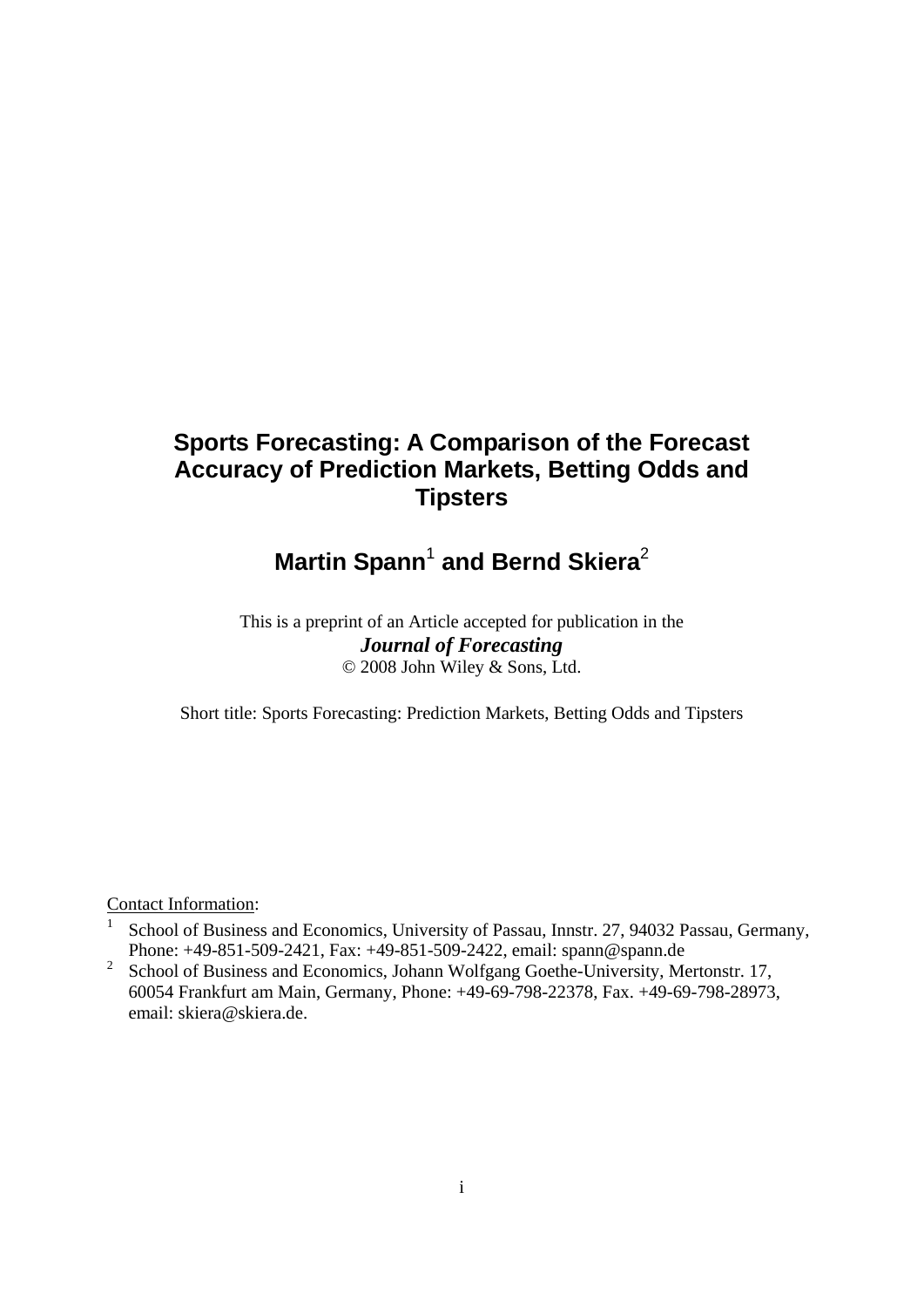# **Sports Forecasting: A Comparison of the Forecast Accuracy of Prediction Markets, Betting Odds and Tipsters**

#### **Abstract**

This article compares the forecast accuracy of different methods, namely, prediction markets, tipsters and betting odds, and assesses the ability of prediction markets and tipsters to generate profits systematically in a betting market. We present the results of an empirical study that uses data from 678 to 837 games of three seasons of the German premier soccer league. Prediction markets and betting odds perform equally well in terms of forecasting accuracy, but both methods strongly outperform tipsters. A weighting-based combination of the forecasts of these methods leads to a slightly higher forecast accuracy, whereas a rule-based combination improves forecast accuracy substantially. However, none of the forecasts leads to systematic monetary gains in betting markets because of the high fees (25%) charged by the state-owned bookmaker in Germany. Lower fees (e.g., approximately 12% or 0%) would provide systematic profits if punters exploited the information from prediction markets and bet only on a selected number of games.

Keywords: Sports Forecasting, Prediction Markets, Combined Forecasts, Rule-based Forecasts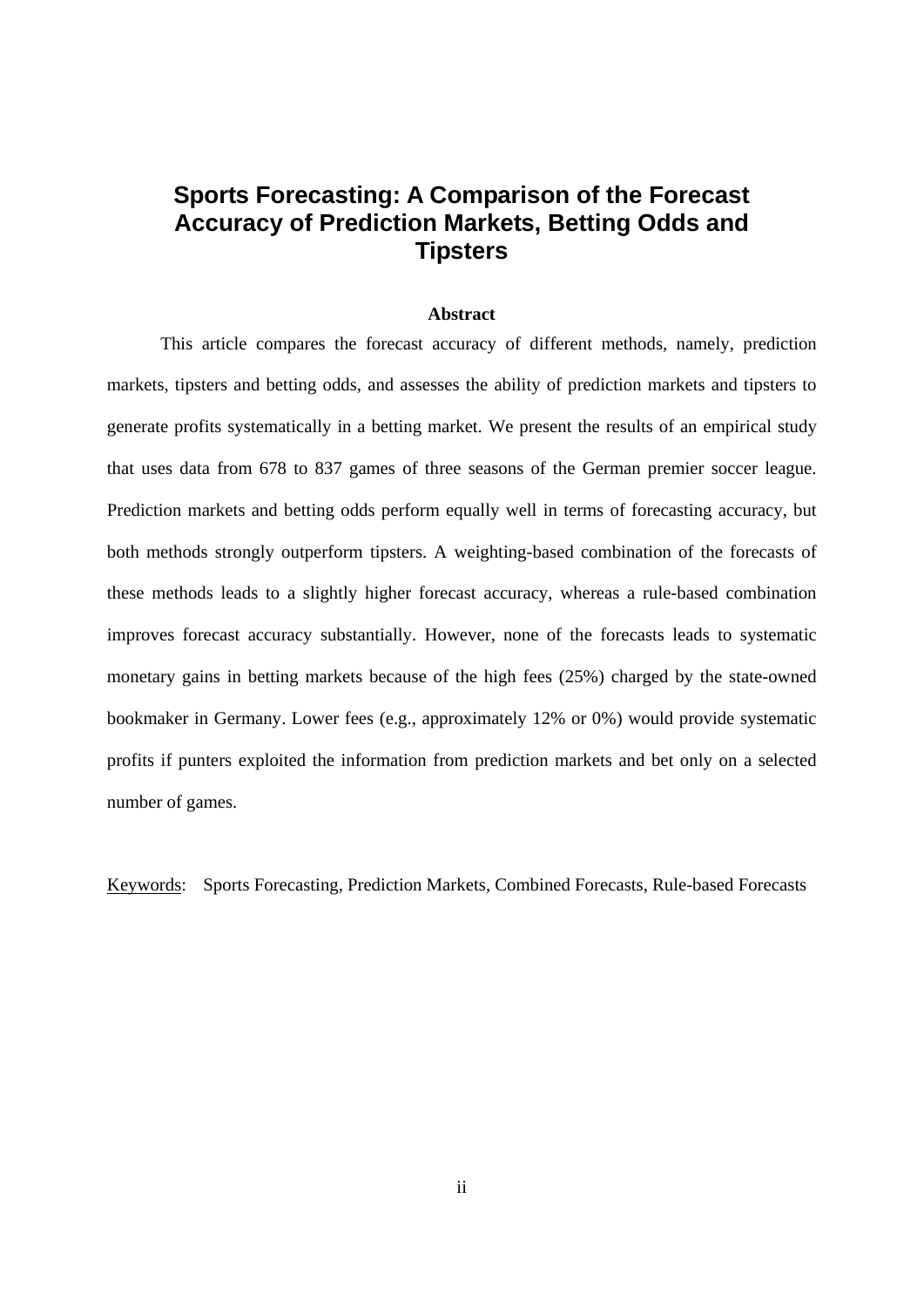#### **1 Introduction**

Sports forecasting is important for sports fans, team managers, sponsors, the media and the growing number of punters who bet on online platforms (Vlastakis et al., 2007). Widespread demand for professional advice regarding the results of sporting events is met by a variety of expert forecasts, usually in the form of recommendations from tipsters (Forrest & Simmons, 2000). In addition, betting odds offer a type of predictor and source of expert advice regarding sports outcomes. Whereas fixed odds reflect the (expert) predictions of bookmakers (Pope & Peel, 1989), the odds in parimutual betting markets indicate the combined expectations of all punters, which implies an aggregated expert prediction (Plott et al., 2003).

Prediction markets (PMs), first applied to forecast political election results (Forsythe et al., 1992; Forsythe et al., 1999) and later business outcomes (Dahan et al., 2006; Elberse, 2007; Elberse & Eliashberg, 2003; Gruca et al., 2003; Jank & Foutz, 2007; Pennock et al., 2001; Spann & Skiera, 2003), increasingly attempt to predict sporting events (Luckner & Weinhardt, 2007; Servan-Schreiber et al., 2004; Wolfers & Zitzewitz, 2006), which suggests they provide an additional method of sports forecasting. In essence, PMs bring a group of participants together via the Internet and let them trade shares of virtual stocks that represent bets on the outcomes of future market situations; the stocks' value depends on the realization of those chosen market situations. When an outcome associated with a specific market situation occurs, each share of virtual stock receives a cash dividend (payoff) (e.g., \$1 if the predicted team wins, \$0 otherwise). In a PM, each participant contributes his or her knowledge to the market by trading, so the stock prices represent participants' aggregated knowledge and thus the PM's prediction (Hahn & Tetlock, 2006; Spann & Skiera, 2003).

The availability of multiple forecasting methods raises questions about their effective use. Previous studies consider the performance of betting odds and tipsters (for recent summaries, see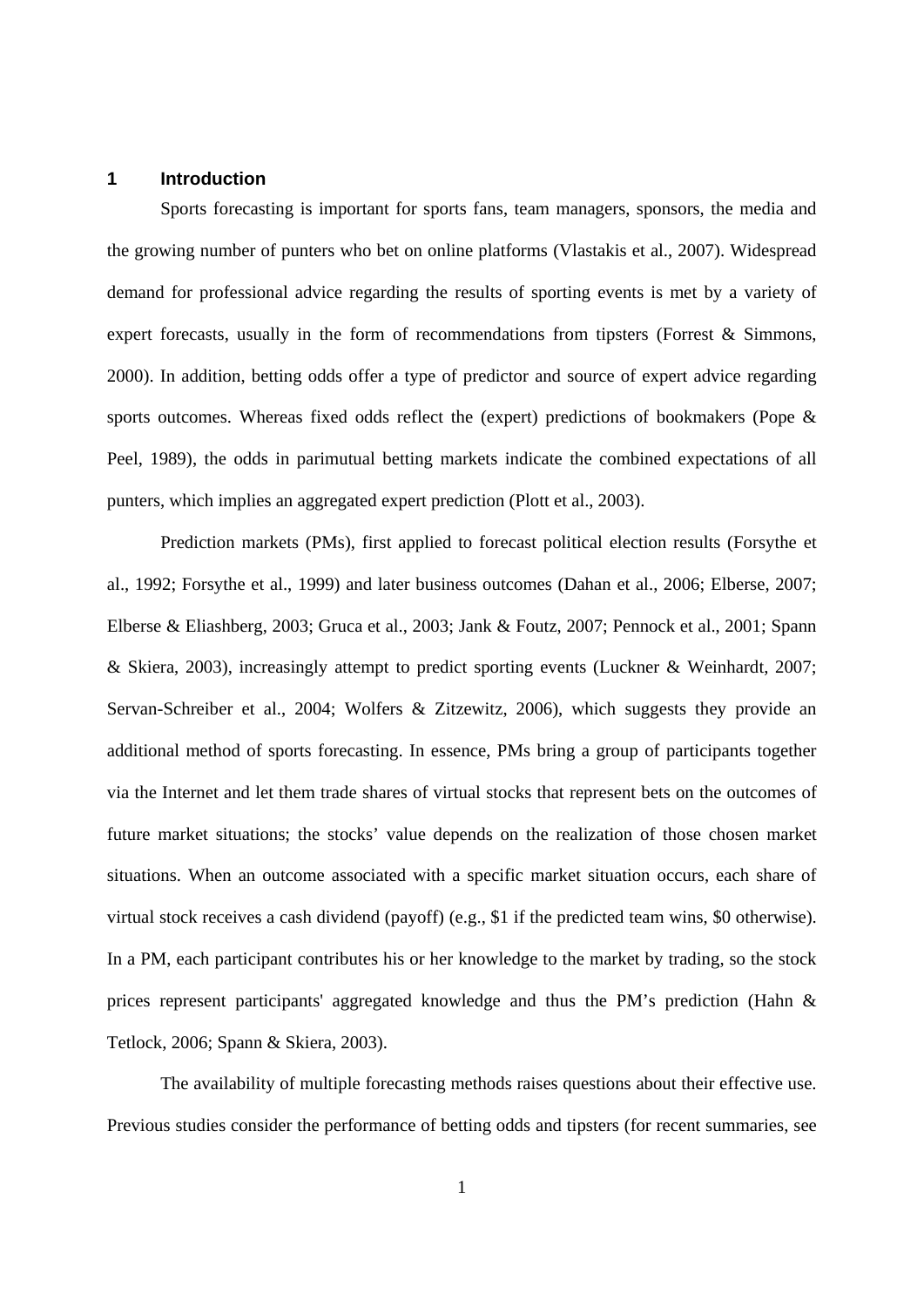Forrest et al. (2005) or Andersson et al. (2005)), respectively betting odds and prediction markets (Servan-Schreiber et al., 2004) for sports forecasting, but knowledge about their comparative performance versus PMs remains scarce, because no studies compare all three forecasting methods (Andersson et al., 2005; Boulier et al., 2006; Chen et al., 2005; Forrest et al., 2005; Goddard & Asimakopoulos, 2004; Paton & Vaughan Williams, 2005). Furthermore, little is known about the potential similarity of forecasts across methods, their performance or their ability to improve forecast accuracy if used in a weighting-based or rule-based combination. However, such knowledge is important because it might allow punters to systematically earn money on those markets. In addition, it provides recommendations for sports and betting companies on how to improve their forecasts.

Therefore, this article empirically compares the forecast accuracy of PMs, tipsters and betting odds, as well as weighting- and rule-based combinations of those forecasts. We present the results of an empirical study that uses data from 837 games across three seasons of the German premier soccer league. In consideration of the vast sums of money at stake in betting markets, we also determine whether the forecasts of the three methods or their combinations enable systematic profits. Thus, we contribute to the sports forecasting literature by providing the first large-scale empirical study of the three forecasting methods and their combinations in terms of their forecasting accuracy and ability to enable profits for punters in betting markets.

The remainder of this article is structured as follows: In Section 2, we describe the three forecasting methods, then use Section 3 to describe the data, the performance measures and the calculations required for the three expert forecasting methods. In Section 4, we compare the forecast accuracy of the three forecasting methods, as well as of their combinations. The final section concludes our paper.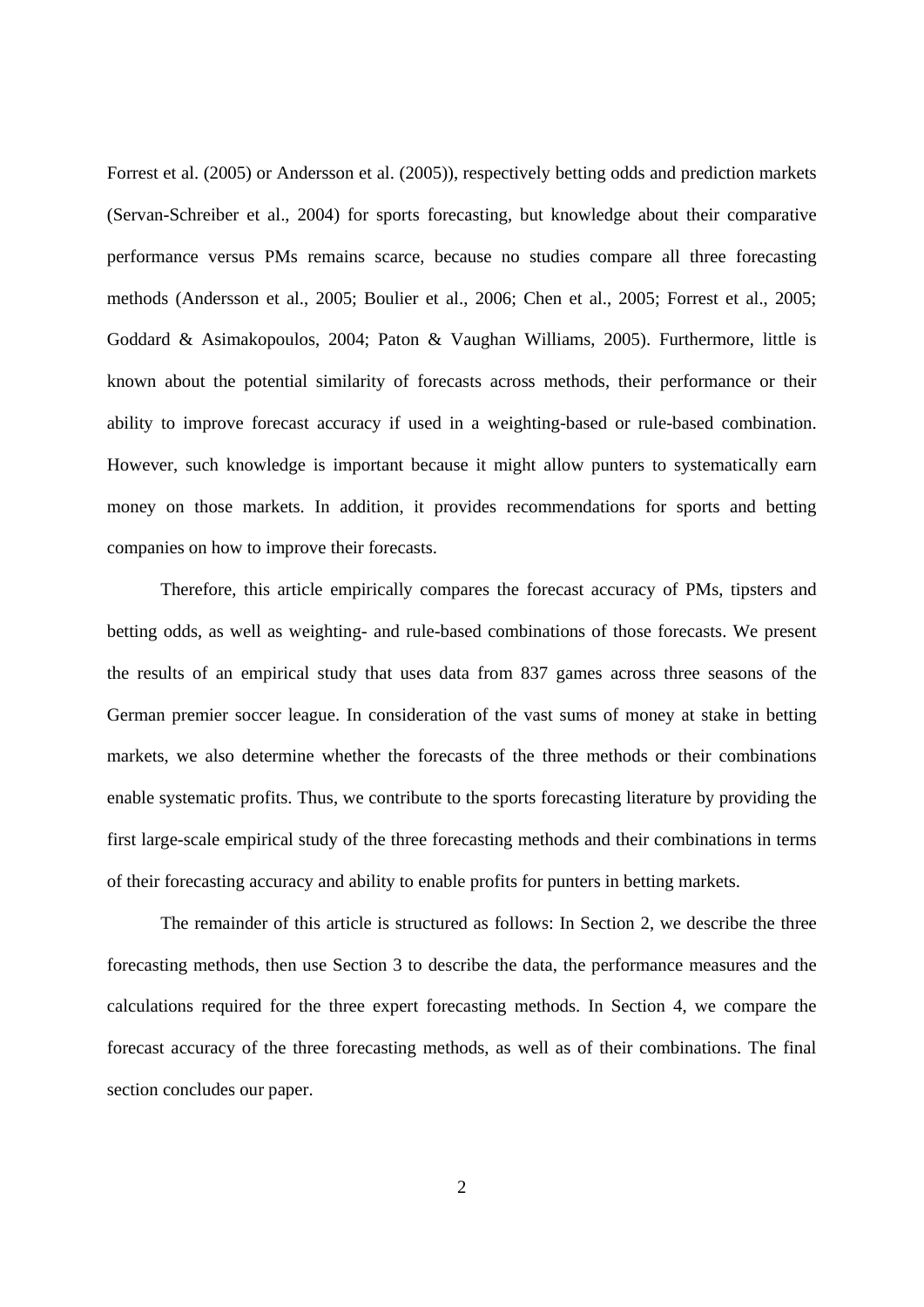#### **2 Description of Three Forecasting Methods**

#### *2.1 Prediction Markets*

The fundamental concept behind PMs suggests that markets can solve information problems (Hayek, 1945). Related, the efficient market hypothesis posits that prices always reflect all available information (Fama, 1970). A competitive market achieves market efficiency through the price mechanism, the most efficient instrument for aggregating asymmetrically dispersed information possessed by market participants (Hayek, 1945; Smith, 1982). Therefore, prices in a competitive market offer an aggregate reflection of all participants' public and private information and thus serve as a good predictor (Spann & Skiera, 2003). As a result, markets possess the positive characteristics of information elicitation and aggregation, immediate reaction to new information and scalability with respect to the number of participants (Dahan & Hauser, 2002; Oliven & Rietz, 2004). These characteristics make them a potentially promising method for solving information problems (Spann et al., 2007; Tziralis & Tatsiopoulos, 2007).

In the various PMs for sporting events (e.g., sports.us.newsfutures.com, www.tradesports.com, www.wsex.com), participants trade virtual stocks related to future market situations, namely, the outcomes of sporting events. The cash dividend (payoff) of these shares of virtual stocks depends on the actual outcome of the event; therefore, the price of one share of a virtual stock should correspond to the PM's aggregate expectation of the event outcome and, in turn, the (discounted) expected cash dividend of a share of stock.

Participants in the PM use their (individual) expectations of the outcome to derive an (individual) expectation of the cash dividend of the related share of virtual stock. Accordingly, they compare their expected cash dividend with the PM's aggregate expectation, which is a function of the stock price, as a means to trade their individual expectations. For example, if a participant anticipates that the L.A. Lakers will score 100 points in a specific game, the cash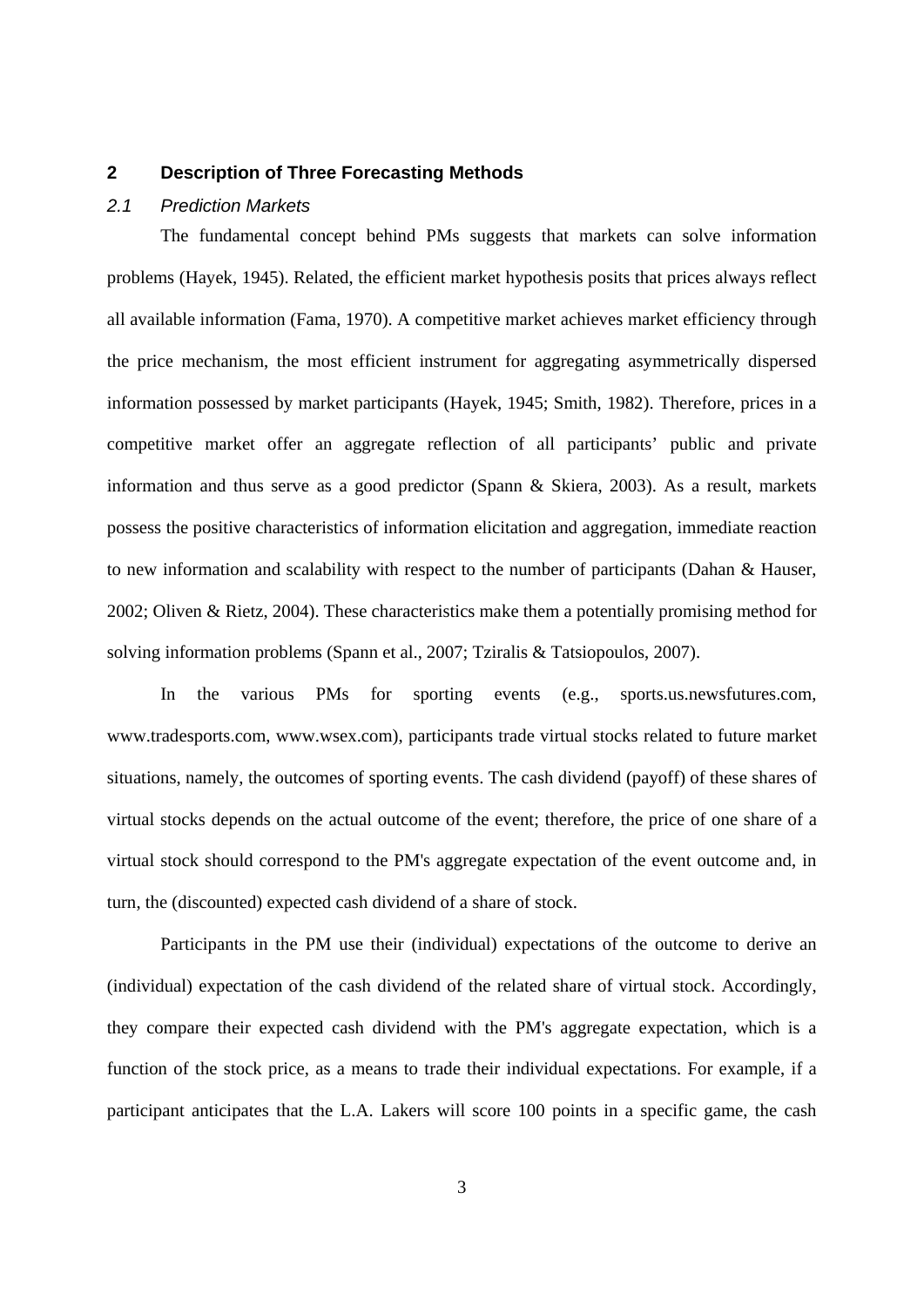dividend of the related share of virtual stock would be \$100, and each point would correspond to \$1. In the case of a current stock price of \$95 (\$105)—that is, an expectation of 95 (105) points the stock is undervalued (overvalued), according to the estimates of this participant, who therefore could try to attain an expected profit of \$5 by buying (selling). If the potential gains in the virtual portfolio value create a sufficiently high incentive for participants to perform well in the PM, it becomes their best strategy to engage in transactions on the basis of their best individual expectations. Thus, the participants reveal their true expectations of future market situations through their buying and selling activities (Oliven & Rietz, 2004; Spann & Skiera, 2003).

By making individual expectations tradable, a PM creates a market for predictions about future market situations, in which participants compete according to their individual expectations. Thus, the stock prices reflect the participants' aggregated information. Extensive studies using both empirical data and laboratory experiments support the informational efficiency of such markets (see overviews by Fama (1970, 1991)), as do the powerful results of political stock markets (Forsythe et al., 1999).

### *2.2 Tipsters*

Expert forecasts of sport outcomes often come from so-called "tipsters", whose predictions appear in sports journals or daily newspapers. Tipsters are usually independent experts who do not apply a formal model but rather derive their predictions from their experience or intuition (Forrest & Simmons, 2000). They generally provide forecasts for only a specific selection of games, often related to betting. No immediate financial consequences result from the predictions of tipsters.

Empirical evidence regarding the forecast accuracy of tipsters shows that their ability is limited. Forrest  $&$  Simmons (2000) show that tipsters perform better than random forecasting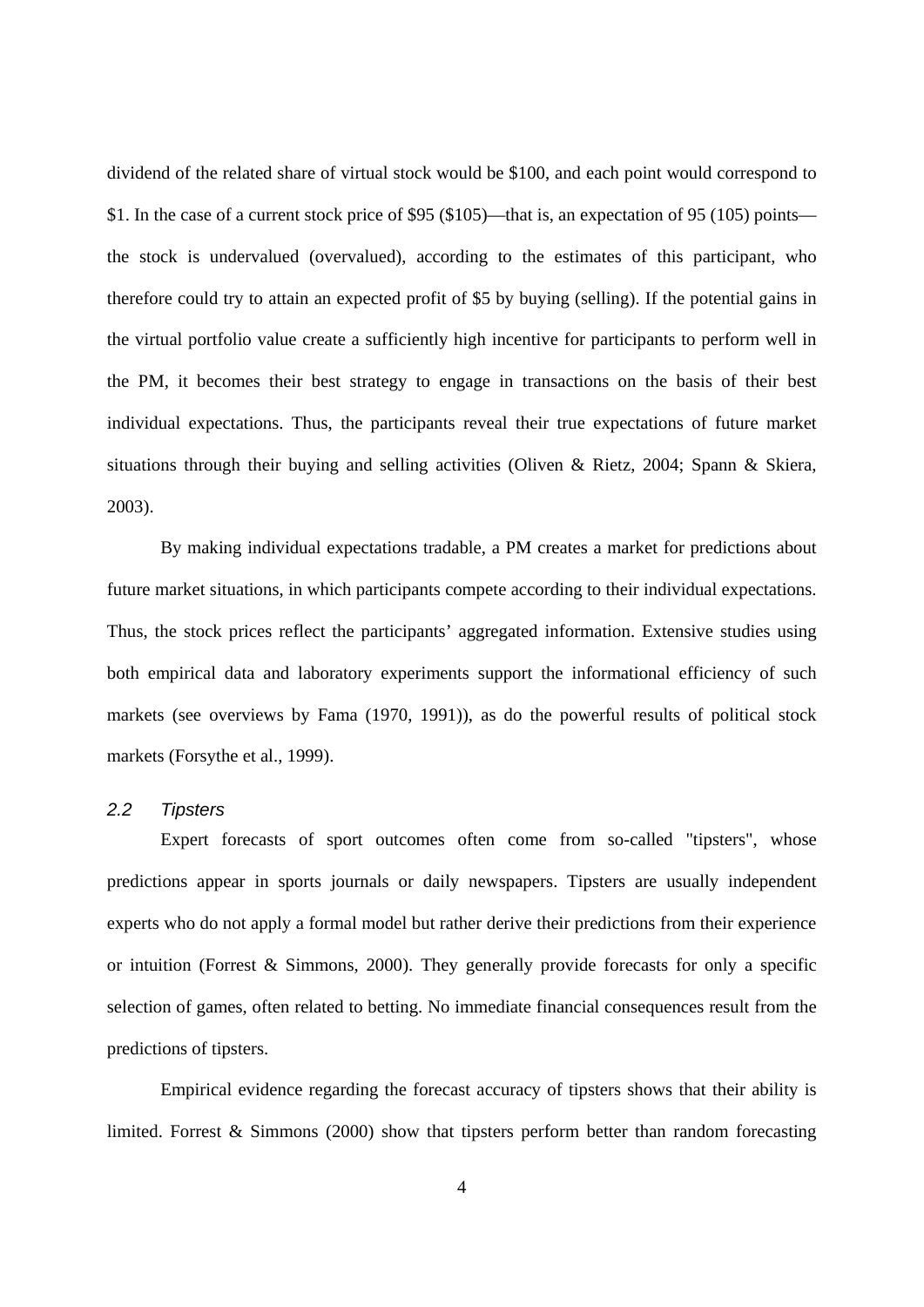methods but worse than a forecasting method that always predicts a home win (three tipsters correctly predicted 41.09%, 42.56% and 42.86%; wins by home teams occurred 47.5% of the time). Andersson et al. (2005) also reveal, paradoxically, that soccer experts fail to predict more accurately than people with limited knowledge of the game. These authors suggest their finding indicates the experts' inefficient use of information, as well as laypersons' effective use of fast, frugal heuristics. Their result also mirrors research that found poor forecasting abilities of stock market experts (e.g., Törngren & Montgomery (2004)) and economists for business trends (e.g., Mills & Pepper (1999)).

## *2.3 Betting Odds*

Extensive analyses in economics and business literature suggest that betting odds provide an efficient forecasting instrument (Gandar et al., 1998; Pope & Peel, 1989; see also the recent special issue of Applied Economics on the Economics of Betting Markets). For a recent summary of the history of sports wagering, see Vlastakis et al. (2007). Bookmakers determine fixed betting odds according to their expectations of game outcome probabilities, and once they are published, fixed odds rarely change. These fixed odds therefore represent expert predictions by bookmakers (Pope & Peel, 1989).

Andersson et al. (2005) compare the performance of experts and laypeople in predicting the outcomes of the soccer World Cup 2002; the difference in their performance is not statistically significant. Forrest et al. (2005) also compare the forecasting performance of several British bookmaking companies for the outcomes of English soccer games over a five-year period and find that the forecasting performance increases over time. However, Goddard & Asimakopoulos (2004) reveal, in the context of English soccer league matches during the 1999– 2000 season, that considering additional information, such as previous outcomes, team quality indicators and geographical distance between the teams, leads to betting strategies with a positive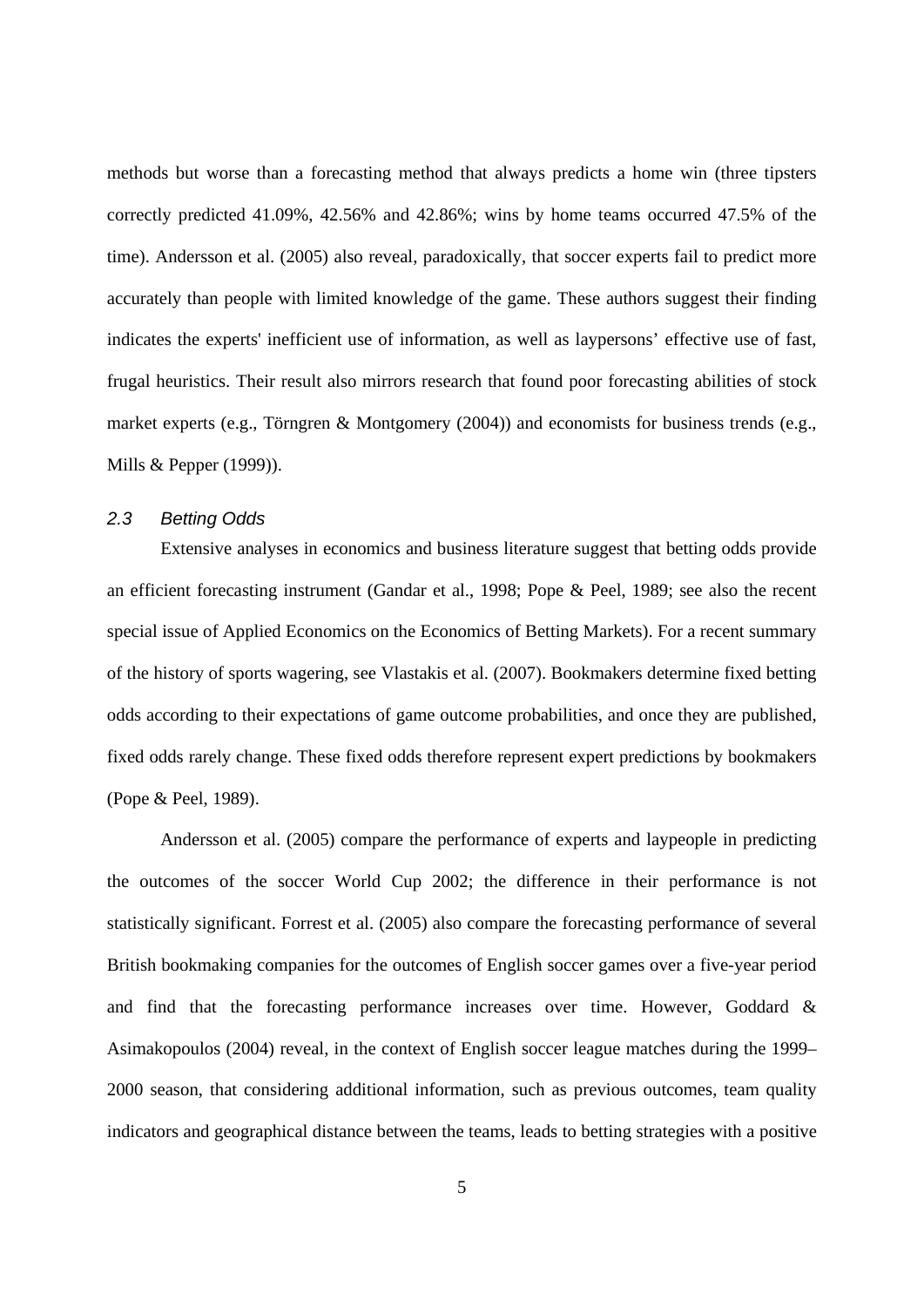gross return of +8%. Boulier et al. (2006) similarly analyze the forecasting performance of betting market spreads for outcomes during 1994–2000 in the American National Football League (NFL) but show that no information beyond the point spread explains outcomes significantly better. Finally, Paton & Vaughan Williams (2005), also in the context of English premier soccer league games, indicate that information about initial bid–offer spreads of four major U.K. sports spread betting companies improves predictions, making them slightly better than the predictions of individual betting companies. Their results suggest betting odds provided by betting companies have a rather high forecasting accuracy, which is plausible, because betting companies with inefficient odds would not survive. However, despite these various analyses and considerations, no previous studies compare their results with those of PMs or tipsters.

#### **3 Description of the Data**

#### *3.1 Data Set*

We forecast the outcomes of games in Germany's premier soccer league over three seasons: 1999–2000, 2000–2001 and 2001–2002. Germany's premier soccer league includes 18 teams that each play twice in a season, which equals 34 tournament rounds with 9 games each, or 306 games per season, and thus 918 games in all three seasons. In the 1999–2000 and 2000–2001 seasons, a tournament round had the following structure: two games on Friday, five games on Saturday and two games on Sunday. In the 2001–2002 season, a tournament round instead meant seven games on Saturday and two games on Sunday. In contrast to many other sports, especially in the United States, a soccer game has three possible outcomes: win, lose or draw. In the case of a draw, each team receives one league point; in case of a win, the winning team receives three league points and the loser none.

For each tournament round, we collected game outcomes, stock prices on a PM (www.bundesligaboerse.de) for predictions of those game outcomes, tipster predictions (win,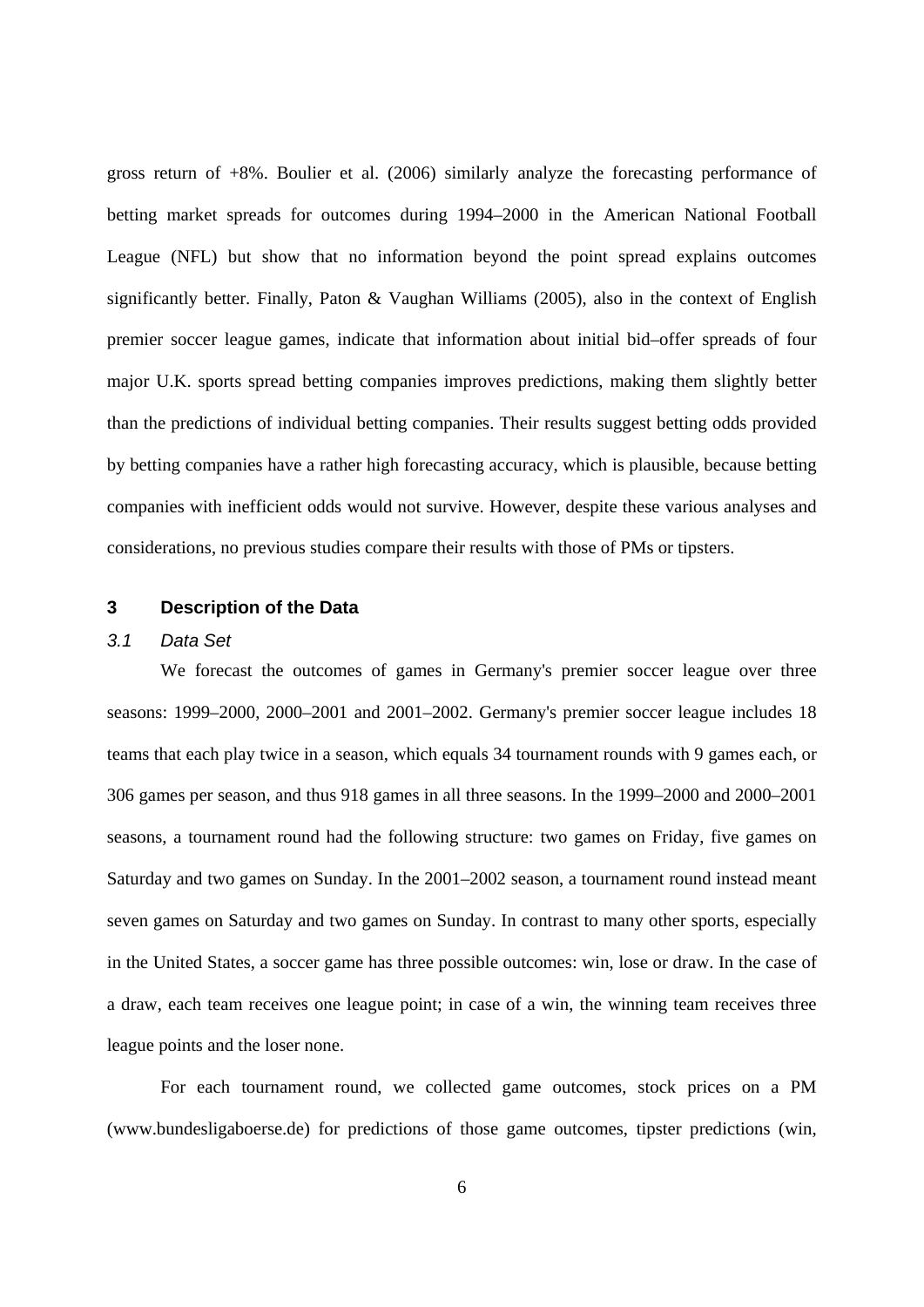draw, lose) of the most popular German sports journal (*Sport Bild*) and the fixed betting odds of the largest German state-owned bookmaker (*Oddset*). The PM provided predictions for 91.18% of all games ( $N_{PM}$  = 837 games), so we collect betting odds for the same sample of games ( $N_{BET}$ = 837). However, we have fewer observations of tipsters' predictions, because the sports journal did not publish predictions for the two games on Friday during the 1999–2000 and 2000–2001 seasons. In addition, the journal arbitrarily ignored predictions for games in some weeks, which leaves us with  $N_{TIP} = 721$  predictions by tipsters. Therefore, predictions associated with all three methods are available for 678 games. While the number of observations is smaller than those of studies that analyze the forecast accuracy of betting markets (e.g., Pope & Peel (1989): 1,291 matches, Cain et al. (2000): 2,855 matches, Dixon & Pope (2004): 6,629 matches, Vlastakis et al. (2007): 12,841 matches, Graham & Stott (2008): 11,000 matches), it is substantially larger than those of studies analyzing the forecast accuracy of prediction markets (e.g., Jank & Foutz (2007): 262, Pennock et al. (2001): 161, Servan-Schreiber et al. (2004): 208, Spann & Skiera (2003): 152). Table 1 provides descriptive statistics regarding the number of observations and proportion of actual home victories, draws and away victories in each sample and season. These results roughly match English league soccer outcomes; as Goddard & Asimakopoulos (2004) report, home teams win in 45.3% of games, away wins occur in 28.0% and draws happen in 26.7% of all games.

#### $==$  Please insert Table 1 about here  $==$

## *3.2 Calculations of the Prediction Market Forecasts*

The PM we investigate, the Soccer Market, attracted approximately 10,000 total registered users, with an average of 1,500 active participants for each tournament round. It usually opened on Thursday at 6:00 p.m., and trading ended five hours later, at 11:00 p.m. on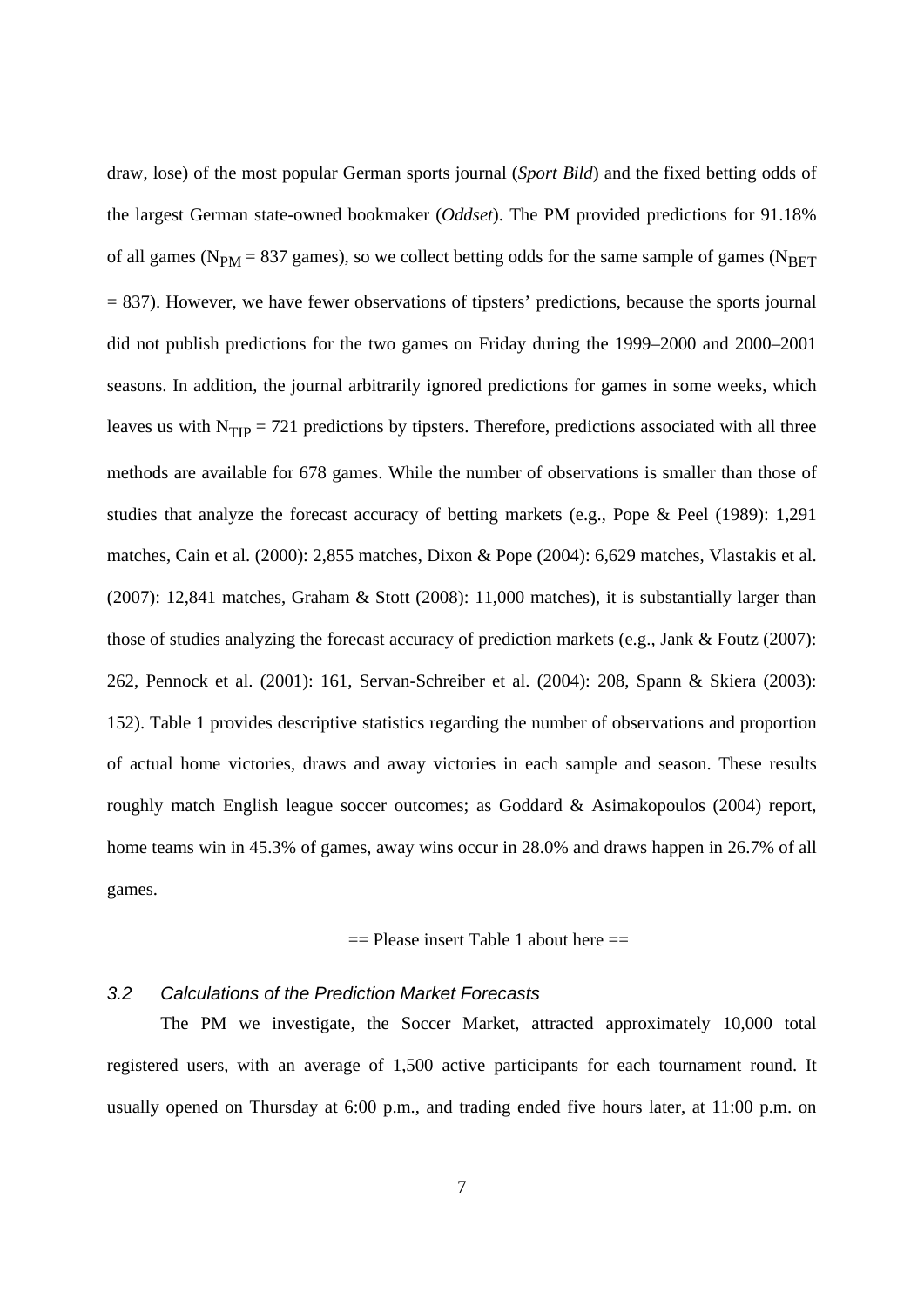Thursday. On Friday, Saturday and Sunday, the Soccer Market remained open for five hours each day during the games, then closed each tournament round at the end of the last game on Sunday.

The payoff function of each share of virtual stock depends on the number of league points a soccer team gains in one tournament round. In the 1999–2000 season, the ultimate payoff of a share of stock of the losing team was \$100; of a drawing team \$200, and of the winning team was \$400. The minimum \$100 payoff for a loss serves to avoid "penny stocks":

(1) 
$$
d_{\text{Home (Away),g,r,s}} = \$100 + \$100 \cdot Z_{\text{Home (Away),g,r,s}} = \begin{cases} d_s^{\text{Win}} = \$400 \\ d_s^{\text{Draw}} = \$200 \\ d_s^{\text{Low}} = \$100 \end{cases}
$$

$$
(\text{s} \in \text{S}, \text{r} \in \text{R}_{\text{s}}, \text{g} \in \text{G}_{\text{r},\text{s}}) \text{ for } \text{S} = 1999/2000.
$$

The payoff-rule changed for later seasons. Each share of stock of a losing team was \$0, of a drawing team \$1 and of the winner was \$3.

(2) 
$$
d_{\text{Home (Away)},g,r,s} = \$1 \cdot Z_{\text{Home (Away)},g,r,s} = \begin{cases} d_s^{\text{Win}} = \$3 \\ d_s^{\text{Draw}} = \$1 \\ d_s^{\text{Loss}} = \$0 \end{cases}
$$

 $(s \in S, r \in R_s, g \in G_{r,s})$  for  $S = 2000/2001 \& 2001/2002$ ,

where

| $d_{Home\ (Away),g,r,s}$ : | cash dividend of a share of stock that models the number of league                                                                      |
|----------------------------|-----------------------------------------------------------------------------------------------------------------------------------------|
|                            | points the home (away) team gains in the g <sup>th</sup> game in the r <sup>th</sup><br>tournament round of the s <sup>th</sup> season, |
| $Z_{Home\ (Away),g,r,s}$ : | number of league points the home (away) team gains in the g <sup>th</sup>                                                               |
|                            | game in the r <sup>th</sup> tournament round of the s <sup>th</sup> season,                                                             |
| $d^{Draw(Win/Loss)}$ :     | cash dividend of a share of stock in the case of a draw (win/loss) in                                                                   |
|                            | the s <sup>th</sup> season,                                                                                                             |
| $G_{r,s}:$                 | index set of games in the r <sup>th</sup> tournament round of s <sup>th</sup> season,                                                   |
| $R_s$ :                    | index set of tournament rounds of s <sup>th</sup> season, and                                                                           |
| $S$ :                      | index set of seasons.                                                                                                                   |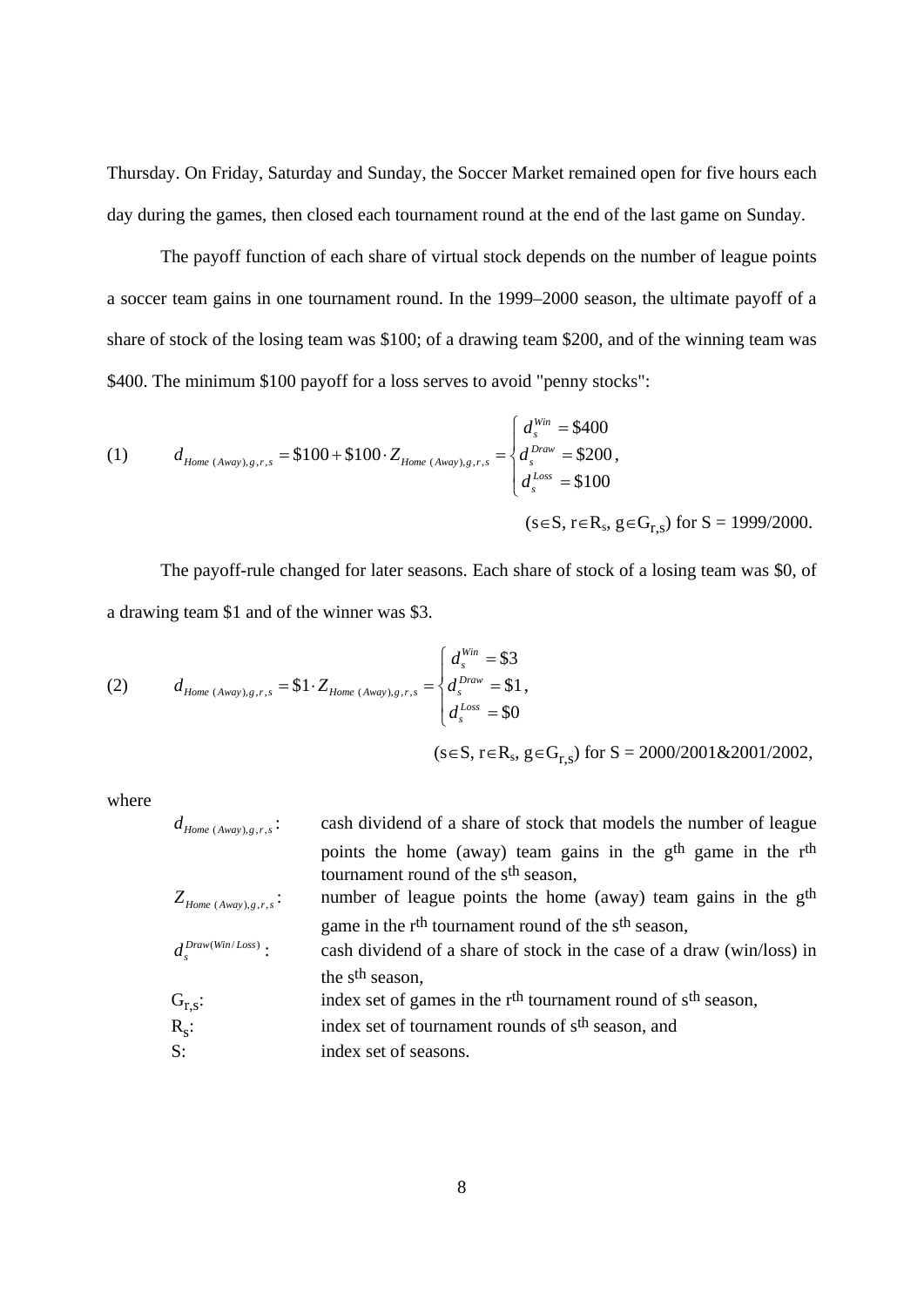In each tournament round of the 1999–2000 season, all participants of the Soccer Market start with the same assets: 1,000 shares of each type of team stock and \$500,000 (virtual), with the possibility of a maximum virtual loan of \$500,000 at a 1% weekly interest rate. For the 2000– 2001 and 2001–2002 seasons, the endowment in each tournament round consisted of 1,000 shares of each type of team stock and \$5,000 (virtual) cash, with no loans possible.

Participants are treated alike, regardless of when they enter the Soccer Market. A participant can trade shares according to his or her estimations of the game outcomes by selling shares of a presumably overvalued team stock or buying shares of a presumably undervalued team stock. Portfolio values from one tournament round do not transfer to the following tournament round; instead, the incentive involves monetary rewards for each round. At the end of each tournament round, the participant with the highest (virtual) portfolio value receives \$150 (real), the person with the second highest value receives \$100, and the third-ranking participant receives \$50. There is no risk of actual financial loss. Table 2 follows the recommendations of Spann & Skiera (2003) to describe the design of the PM.

#### $==$  Please insert Table 2 about here  $==$

To determine outcome predictions from the PM, we use the stock prices of the team stocks at the end of trading on the first day, that is, the earliest possible end-of-trading point *before* the first game of a tournament round to predict *all* games of that round. Equation (3) represents the expected league points of a team in a specific tournament round in the 1999–2000 season; Equation (4) describes the 2000–2001 and 2001–2002 seasons according to the current stock price: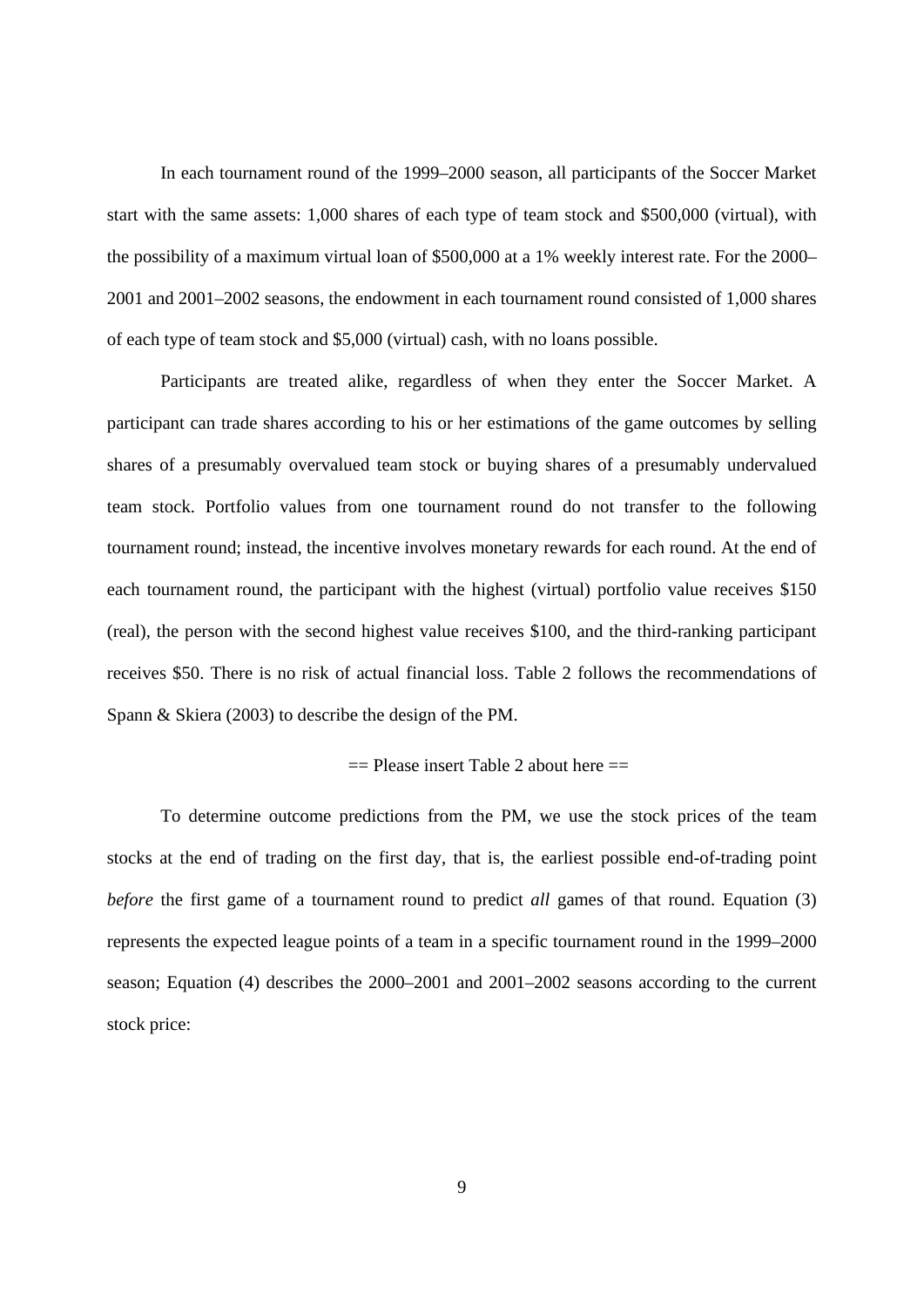(3) 
$$
\hat{Z}_{Home (A way),g,r,s,t}^{PM} = \frac{\left(p_{Home (A way),g,r,s,t} - 100\right)}{100},
$$

 $(s∈S, r∈R<sub>s</sub>, g∈G<sub>r,s</sub>, t < T)$  for  $S = 1999/2000$ , and

(4) 
$$
\hat{Z}_{Home (Away),g,r,s,t}^{PM} = p_{Home (Away),g,r,s,t},
$$

$$
(s \in S, r \in R_s, g \in G_{r,s}, t < T)
$$
 for  $S = 2000/2001 \& 2001/2002$ ,

where:

| $\hat{Z}_{Home\ (Away),g,r,s,t}^{PM}$ : | expected gain of league points according to the PM for the home                                                          |
|-----------------------------------------|--------------------------------------------------------------------------------------------------------------------------|
|                                         | (away) team at the $tth$ point in time in the $gth$ game in the $rth$<br>tournament round of the s <sup>th</sup> season, |
| $p_{Home\ (Away),g,r,s,t}$ :            | price of a share of the home (away) team's stock at the t <sup>th</sup> point in                                         |
|                                         | time in the $gth$ game in the $rth$ tournament round of the $sth$ season,<br>and                                         |
| T:                                      | point of time at the end of the game of the home (away) team in the                                                      |
|                                         | g <sup>th</sup> game in the r <sup>th</sup> tournament round of the s <sup>th</sup> season.                              |

Predictions for game outcomes reflect the differences in the stock prices of two competing teams; we predict a win for the team with the higher stock price. We predict a draw as the game outcome only when the two competing teams achieve identical stock prices.<sup>1</sup>

After determining the prices of the home and away teams in a specific game<sup>2</sup> and given that all outcome probabilities sum to 1, we can calculate the specific outcome probabilities  $PR(Z_{g,r,s}^{Draw(Home/Away)})$  for a specific game (for details, see the Appendix):

$$
(5) \hspace{1cm} PR\Big(Z_{g,r,s}^{Home}\Big) = \frac{\phi}{\Big(d_s^{Win} - d_s^{Loss}\Big) \cdot \Big(2 \cdot d_s^{Draw} - d_s^{Win} - d_s^{Loss}\Big)},
$$

 $\frac{1}{1}$ We also used a less strict definition for the prediction of a draw by also allowing small differences in stock prices as predictons of a draw. Such variations had very little influence on the results.  $2<sup>2</sup>$ 

To equalize the differences in stock prices of competing teams in the 2000–2001 and 2001–2002 seasons with those for the 1999–2000 season, we multiply them by a scaling factor of 100. For example, assume the PM expects a home team to gain 2.5 league points and the away team to earn 1.8 league points. In the 1999–2000 season, the stock price difference would be  $(2.5 \times 100 + 100) - (1.8 \times 100 + 100) = 250 - 180 = 70$ . However, in the 2000–2001 and 2001–2002 seasons, the same prediction yields  $2.5 - 1.8 = .7$ , which we then multiply by 100 to equal to the difference in the 1999–2000 season.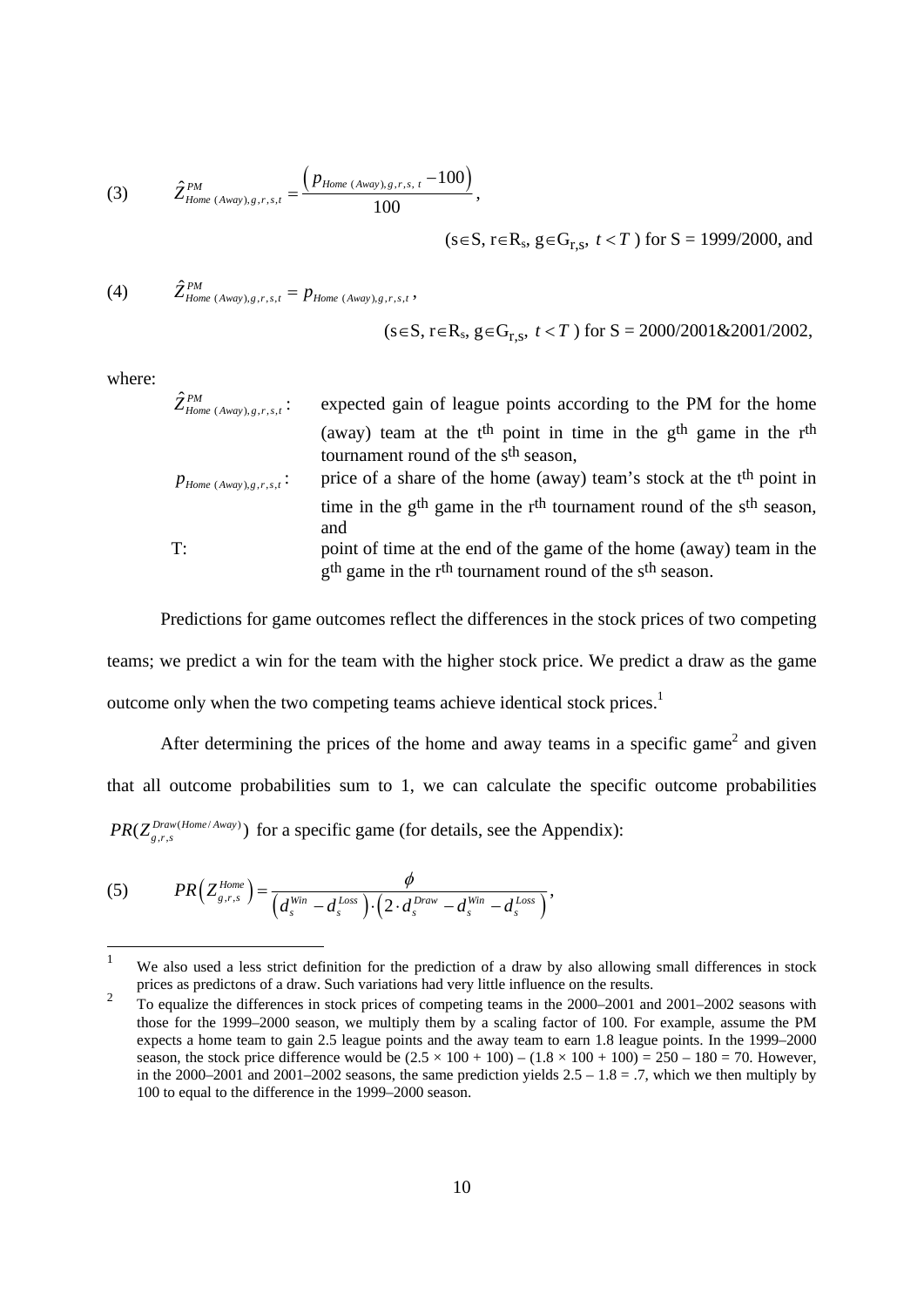with 
$$
\phi = \left( \text{price}_{\text{Home},g,r,s} - d_s^{\text{Loss}} \right) \cdot \left( d_s^{\text{Draw}} - d_s^{\text{Win}} \right) - \left( \text{price}_{\text{Away},g,r,s} - d_s^{\text{Win}} \right) \cdot \left( d_s^{\text{Draw}} - d_s^{\text{Loss}} \right)
$$

$$
(s \in S, r \in R_s, g \in G_{r,s}, 2 \cdot d_s^{\text{Draw}} \neq d_s^{\text{Win}} + d_s^{\text{Loss}} , d_s^{\text{Win}} \neq d_s^{\text{Loss}} ).
$$

(6) 
$$
PR(Z_{g,r,s}^{Draw}) = \frac{price_{Home,s,r,s} - d_s^{Loss} - \frac{\phi}{(2 \cdot d_s^{Draw} - d_s^{Win} - d_s^{Loss})}}{d_s^{Draw} - d_s^{Loss}},
$$

(7) 
$$
(s \in S, r \in R_s, g \in G_{r,s}), 2 \cdot d_s^{Draw} \neq d_s^{Win} + d_s^{Loss}, d_s^{Win} \neq d_s^{Loss}).
$$
  
\n(7)  $PR(Z_{g,r,s}^{away}) = 1 - \left( PR(Z_{g,r,s}^{Draw}) + PR(Z_{g,r,s}^{Home}) \right), \qquad (s \in S, r \in R_s, g \in G_{r,s}).$ 

#### *3.3 Calculations of the Betting Market Forecasts*

We use the fixed betting odds of the largest German state-owned bookmaker (*Oddset*), which employs decimal odds and charges a fee of  $25\%$ , included in the odds.<sup>3</sup> That fee is substantially higher than the average margin of approximately 12% in most European (non–stateowned) bookmakers (Vlastakis et al., 2007) or the 5% in person-to-person betting on betting exchanges such as Betfair (Smith et al., 2006). We derive the bookmaker's forecasts from the betting odds by retrieving the implied probability of the different game outcomes and standardizing the probabilities to 1:

(8) 
$$
b_{g,r,s}^{Draw(Home/Away)} = \frac{u_{g,r,s}^{Draw(Home/Away)}}{u_{g,r,s}^{Draw} + u_{g,r,s}^{Home} + u_{g,r,s}^{Away}} = \frac{\frac{1}{q_{g,r,s}^{Draw(Home/Away)}}}{\frac{1}{q_{g,r,s}^{Draw} + \frac{1}{q_{g,r,s}^{Amap}}} + \frac{1}{q_{g,r,s}^{Away}}} \qquad (s \in S, r \in R_s, g \in G_{r,s}),
$$

where:

(Home / Away) , , *Draw Home Away* standardized probability derived from betting odds of a draw (home team win/away team win) in the g<sup>th</sup> game in the r<sup>th</sup> tournament round of the s<sup>th</sup> season, (Home / Away) , , *Draw Home Away* unstandardized probability derived from betting odds of a draw (home team win/away team win) in the  $g<sup>th</sup>$  game in the r<sup>th</sup> tournament round of the s<sup>th</sup> season, and

 $\frac{1}{3}$ The data showed that the numerator in (8) is always equal to 1.25, which indicates a margin of 25%.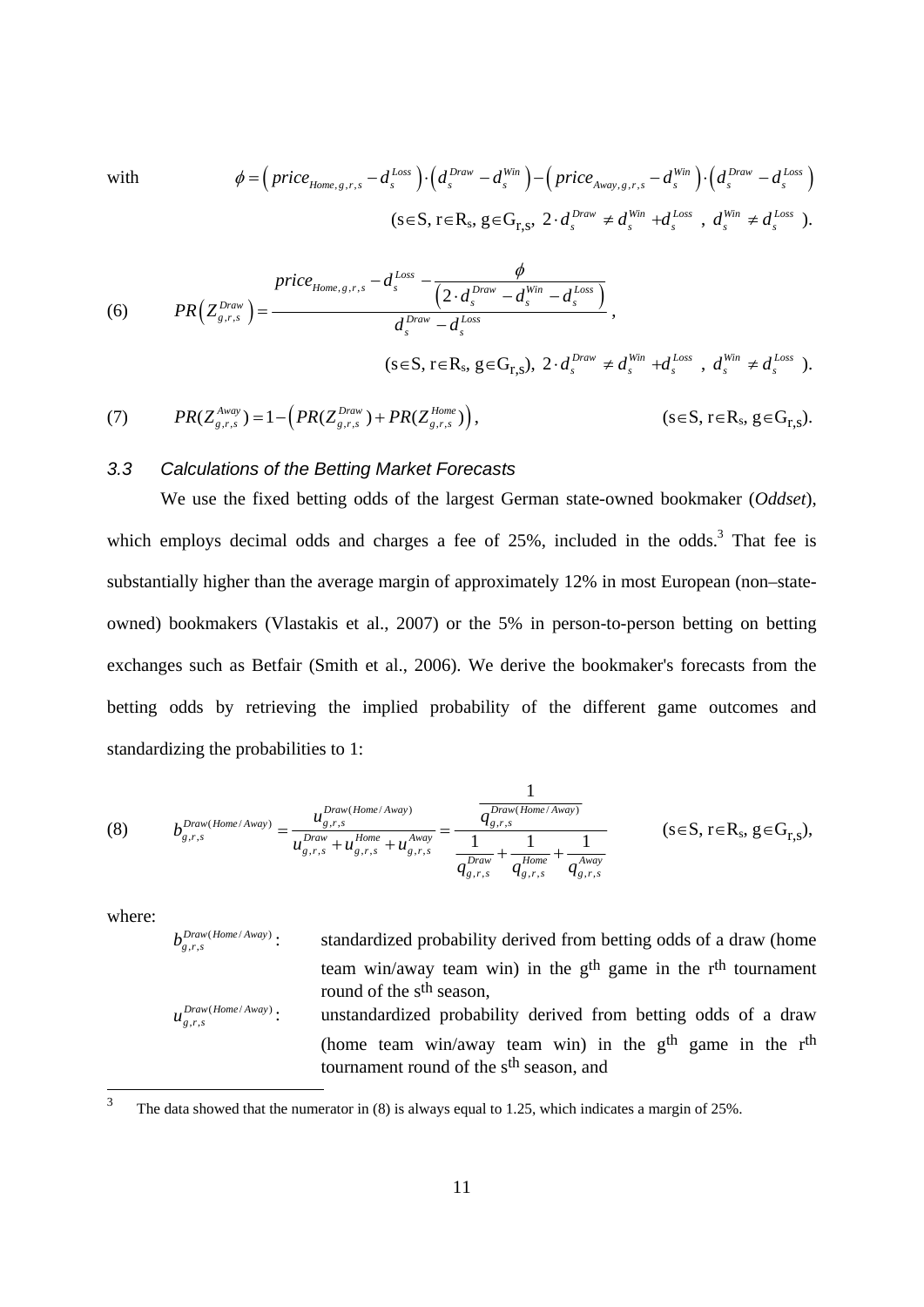$$
q_{g,r,s}^{Draw(Home/Away)}
$$
: betting odds of a draw (home team win/away team win) in the g<sup>th</sup>  
game in the r<sup>th</sup> tournament round of the s<sup>th</sup> season.

Therefore, if the decimal odds of a home win, draw and away win are, respectively, 1.7, 2.8 and 3.3, the standardized probabilities are 47.1%, 28.6% and 24.3%. The highest probability determines the forecast for the game outcome. Our results show that the bookmaker never assigns a draw with the highest probability.

Furthermore, we calculate the expected gain of league points by the home and away teams in a game on the basis of the standardized probabilities for each of the three possible game outcomes:

(9) 
$$
\hat{Z}_{Home (A way),g,r,s}^{Odds} = 3 \cdot b_{g,r,s}^{Home (A way)} + 1 \cdot b_{g,r,s}^{Draw} + 0 \cdot b_{g,r,s}^{A way (Home)},
$$
  
(s  $\in$  S, r  $\in$  R<sub>s</sub>, g  $\in$  G<sub>r,s</sub>, t < T).

In Table 3, we display the shares of outcomes predicted by each method for each season and all three seasons together.

$$
=
$$
 Please insert Table 3 about here  $=$ 

### **4 Forecast Accuracy of Three Methods**

### *4.1 Evaluation Criteria*

Our criteria for evaluating and comparing the three forecasting methods are as follows:

- 1. We calculate the percentage of hits for each method, that is, the number of correctly predicted games relative to the total number of predicted games.
- 2. We calculate the root mean squared error (RMSE) for the deviation between the expected and actual gains of league points for each of the two teams in every game (*N*: total number of games in sample):

(10) 
$$
RMSE = \sqrt{\frac{\sum_{s \in S} \sum_{r \in R_s} \sum_{g \in G_{r,s}} \left[ \left( \hat{Z}_{Home,g,r,s} - Z_{Home,g,r,s} \right)^2 + \left( \hat{Z}_{Away,g,r,s} - Z_{Away,g,r,s} \right)^2 \right]}{N \cdot 2}}.
$$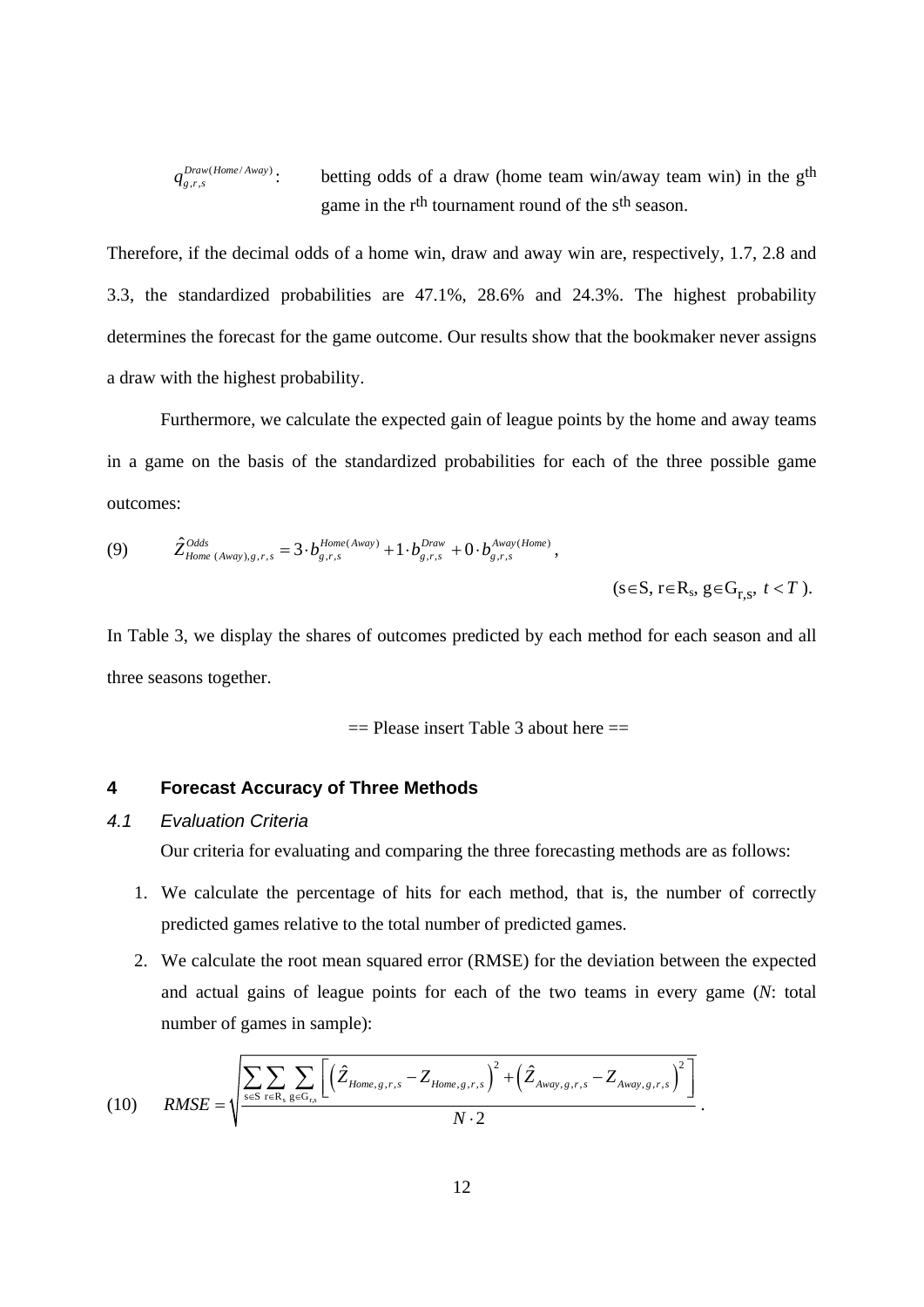3. We calculate the amount of money the predictions of each forecasting method would have won on the betting market for three possible fee scenarios: (a) with the 25% fee of the (state-owned) betting company, (b) with a fee of 12%, which is common for most European (non–state-owned) betting companies and (c) with no fee. The calculated profit in all three scenarios indicates the value of each forecasting method. Specifically, the winnings without a fee (0%) show whether forecasting performance is better than the betting odds. The amount after subtracting the betting company's margin denotes whether punters can use the information to make money in a real-world betting market. The 12% fee reveals whether punters could earn money in a (competitive betting market) situation with a fee below the monopolistic fee (25%) of the state-owned betting market in Germany.

In addition, we compare the forecasts of the three methods with those of a naïve model and a pure random draw model. The naïve model always predicts a home win, which is the most frequent game outcome (i.e., the naïve model is not strictly naïve, because it uses this information; Forrest & Simmons, 2000). The pure random draw model randomly predicts one of the three events with overall probabilities, which provides a forecasting accuracy of  $(h^2 + d^2 +$  $a^2$ ), in which *h*, *d* and *a* are the proportions of home victories, away victories and draws in our data set (Forrest & Simmons, 2000, p. 321).

#### *4.2 Forecast Accuracy of Each Method*

In Table 4, we compare the hit rates of the PM, the naïve model, random picks and betting odds for the whole sample of 837 games. The PM yields a hit rate of 52.69%, greater than the total number of home victories (50.42%) and pure random picks (37.73%). Betting odds have a slightly higher hit rate of 52.93% and a slightly lower RMSE, but lead to lower profits. Differences between the PM and betting odds are insignificant, indicating that the forecast accuracy is comparable. Both methods outperform the naïve model of home wins.

 $==$  Please insert Table 4 about here  $==$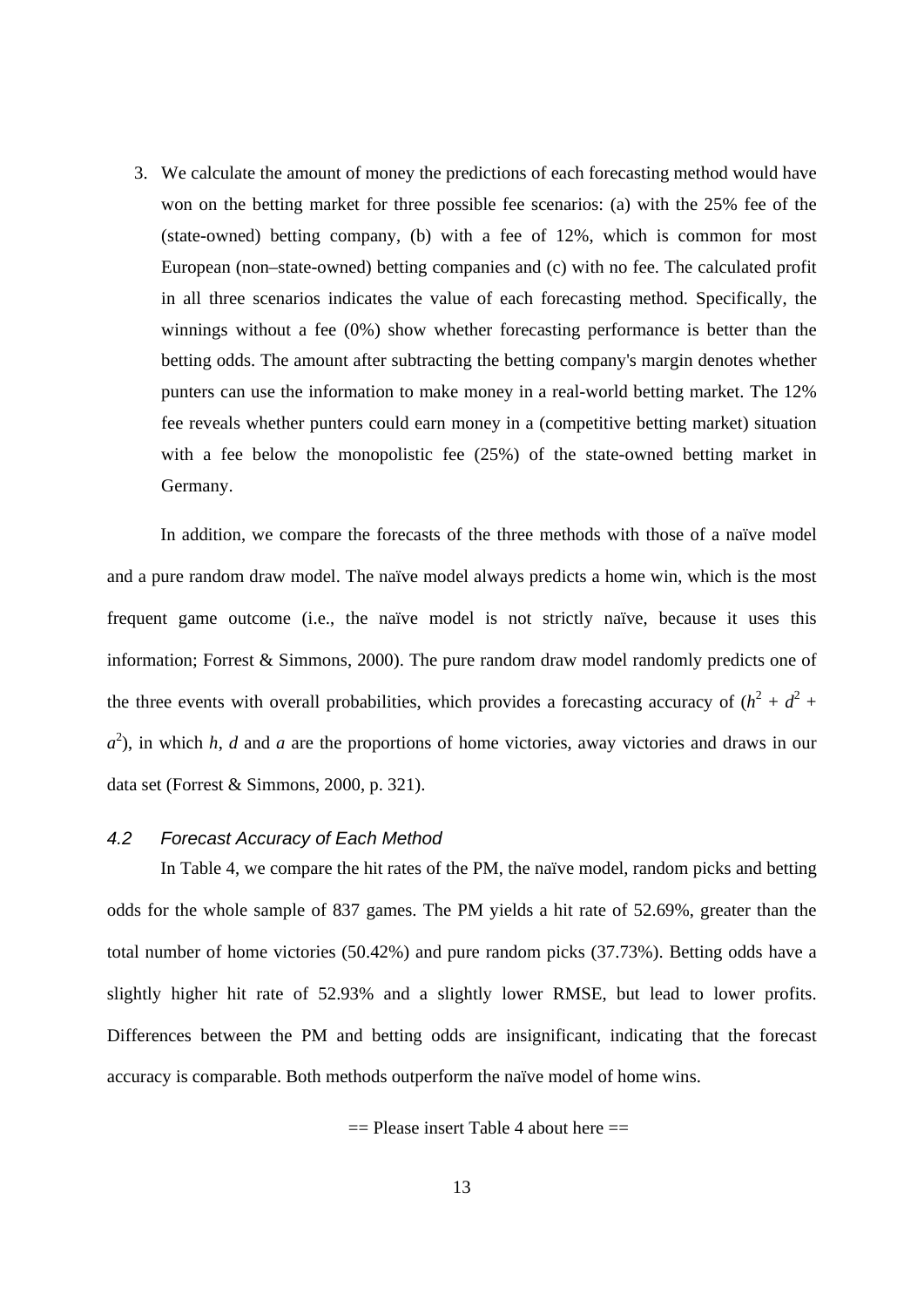Table 5 displays the hit rates of the PM, betting odds and tipster for the overlapping sample of 678 games. This time, the PM achieves a higher hit rate and profit than the betting odds, but also a higher RMSE. Again, differences between the PM and betting odds are not significant and both methods significantly outperform the tipsters and the naïve model. The tipster's predictions are notably poor; even the naïve model clearly outperforms them. Thus, the forecasting accuracy of the PM and the betting odds is comparable and much better than those of the tipster or the naïve model.

### $==$  Please insert Table 5 about here  $==$

These results fall in line with the correlations of the predictions (Table 6), for which we code the forecast of a home win as "1", a draw as "0" and an away win as "–1". The correlation between the predictions of the PM and the tipster is .436; that between the PM and naïve model is .216. Therefore, the predictions of these methods differ substantially. In contrast, the forecasts of the PM and betting odds correlate at .844, indicating their relatively close similarities. However, the forecasts are far from being equal, which indicates that we might be able to exploit these differences by combining the results of the different methods.

 $==$  Please insert Table 6 about here  $==$ 

#### *4.3 Forecast Accuracy of Combinations of the Methods*

Several studies show that combining the results of different forecasting methods can improve forecasting accuracy (Armstrong, 2001; Batchelor & Dua, 1995; Blattberg & Hoch, 1990). Therefore, we test the forecast accuracy of a weighting-based combination of forecasts (Blattberg & Hoch, 1990), as well as various rule-based combinations of forecasts.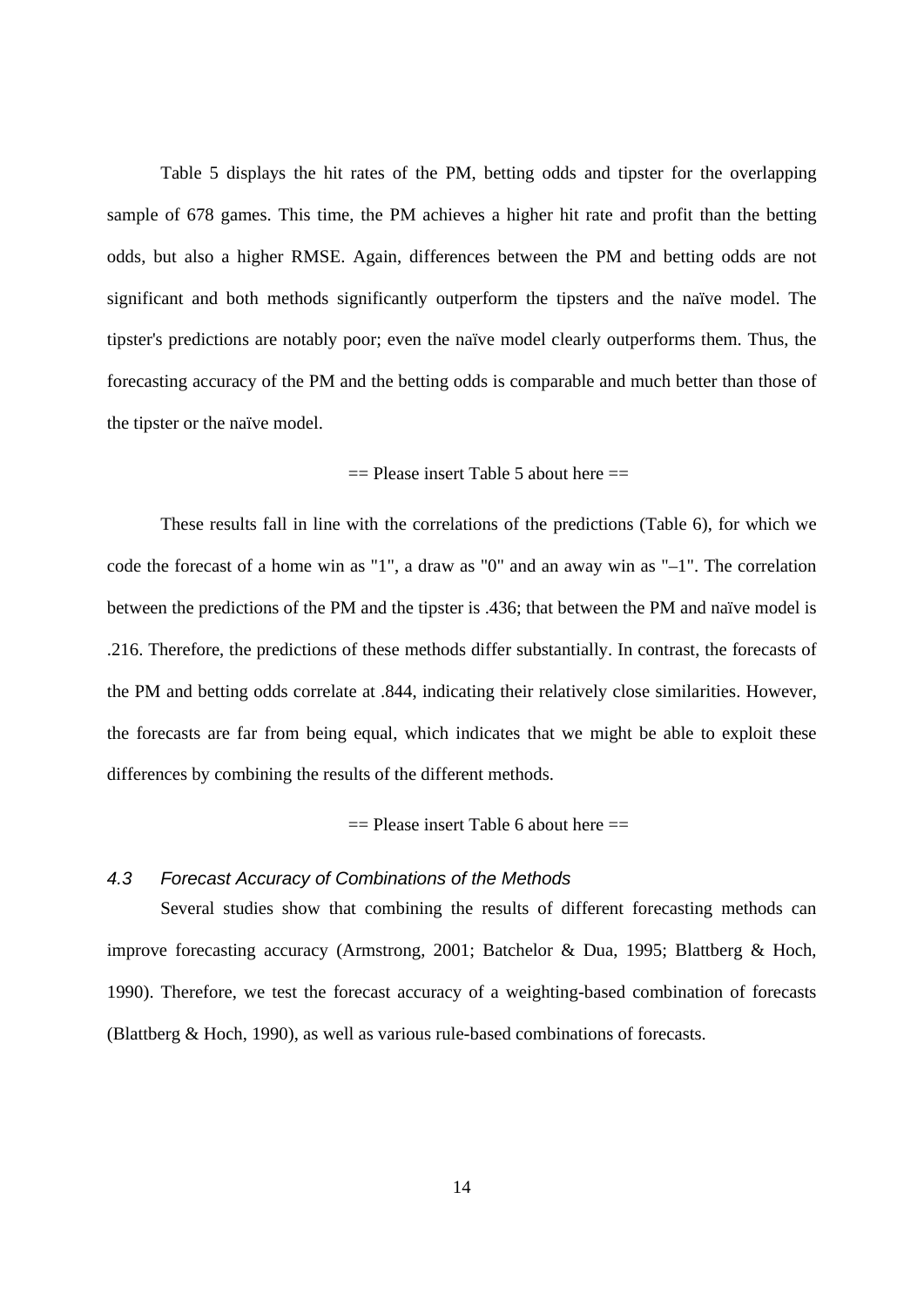#### *4.3.1 Accuracy of Weighting-Based Combined Forecasts*

We follow Blattberg & Hoch (1990), who suggest a 50:50 weighting, thus a simply averaging of forecasts in a different setting. Therefore, we averaged the predicted number of league points for the home and away teams from the PM and betting odds (see Equation (11)). We exclude the tipster, which does not provide a forecast for the expected league points and offers fairly poor predictions.

$$
(11) \qquad \hat{Z}_{\text{Home}(Away),g,r,s}^{\text{Comb.}}=0.5\cdot\hat{Z}_{\text{Home}(Away),g,r,s}^{\text{PM}}+0.5\cdot\hat{Z}_{\text{Home}(Away),g,r,s}^{\text{Odds}},\qquad \qquad (s\in S,\,r\in R_s,\,g\in G_{r,s}),
$$

where:

 $\hat{Z}_{Home(Away),g,r,s}^{Comb. (PM/Odds)}$ .

forecast of the weighting-based combination (PM/betting odds) for the expected league points of the home (away) team of the  $g<sup>th</sup>$  game in the rth tournament round of the sth season.

We use the differences in the expected league points to predict a win for the team with more expected league points; we predict a draw when the teams have identical expected league points. This weighting-based combination establishes a forecast accuracy of  $52.69\%$  (N = 837), equal to the hit rate of the forecasts of the PM for all 837 games. It also yields profits on betting markets with 25%, 12% and 0% fees of –13.12%, –0.59% and 11.47%, respectively. Neither the hit rate (one-tailed binomial test,  $p > .5$ ) nor the profits (two-tailed paired t-tests,  $p > .6$ ) differ significantly from the forecast of the PM or the betting odds for the same sample of 837 games (compare Table 4 with Table 7). However, the RMSE of the weighting-based combination is lower than that of the PM, though higher than that of the betting odds. The results for the sample of the 678 games are very similar (compare Table 5, second row, with Table 7, last column): Neither the hit rate (one-tailed binomial test,  $p > .4$ ) nor the profits (two-tailed paired t-test,  $p >$ .3) lead to significantly different results. Therefore, we conclude that our weighting-based combination of forecasts does improve the forecasts of the PM or the betting odds notably.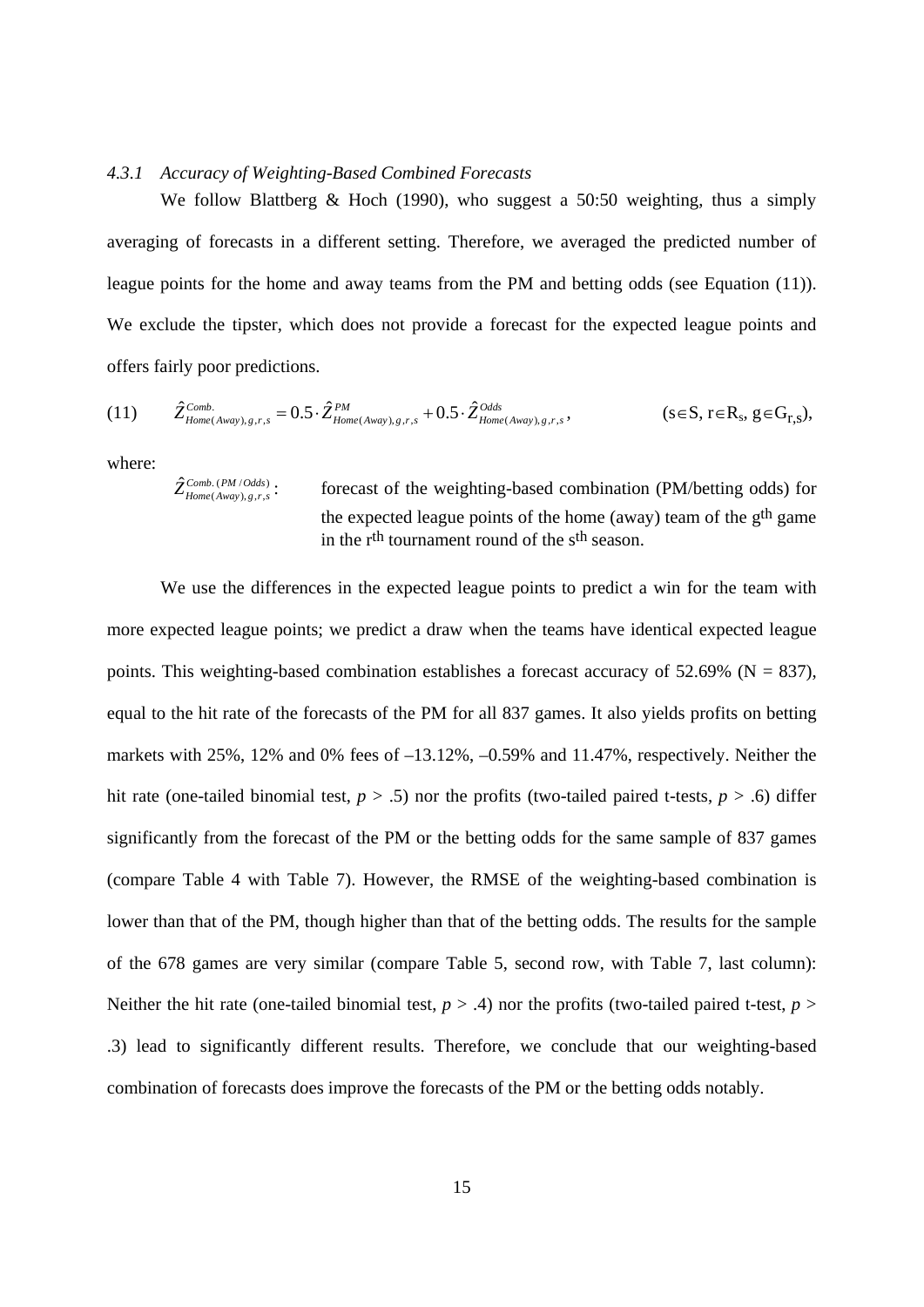#### *4.3.2 Accuracy of Rule-Based Combined Forecasts*

Thus far, we have forecast all games, but we might improve forecast accuracy by concentrating on selected games. This situation more accurately reflects the real world; punters can usually deliberately bet on only a selected number of games. Therefore, we analyze the quality of the following rules to select the games that we want to forecast:

1. Only forecast if the forecasts of PM and betting odds are the same.

2. Only forecast if the forecasts of PM and the tipster are the same.

3. Only forecast if the forecasts of betting odds and the tipster are the same.

4. Only forecast if the forecasts of PM, betting odds and the tipster are the same.

Table 7 shows the results. The rule-based forecasts select between 380 (56.0%) and 778 (93.0%) games in each sample and increase the hit rate to 53.98% (rule 1), 56.85% (rule 2), 56.52% (rule 3) and 57.11% (rule 4). Thus, rule-based combined forecasts increase the hit rate, but none of the improved hit rates is significantly different (one-tailed binomial test) from the hit rate of the PM, that is, 54.28% for the sample of 678 games (Table 5). Rule 4 achieves the highest hit rate (57.11%) but selects the fewest games. Betting \$100 on each game would lead to winnings of \$5,267 (13.42%) if the betting companies do not charge fees. This amount is much less than those realized for the rules that select more games and significantly less than the total profit of the weighting-based combined forecasts. Total profits are highest for the PM forecasts (\$10,295 for all 837 games, \$10,984 for the overlapping 678 games). This total profit is greater than that achieved through weighting-based combined forecasts or relying on betting companies (\$9,977 for all 837 games, \$9,146 for the overlapping 678 games). Hence, this result supports the high forecast accuracy of PMs and betting odds.

 $==$  Please insert Table 7 about here  $==$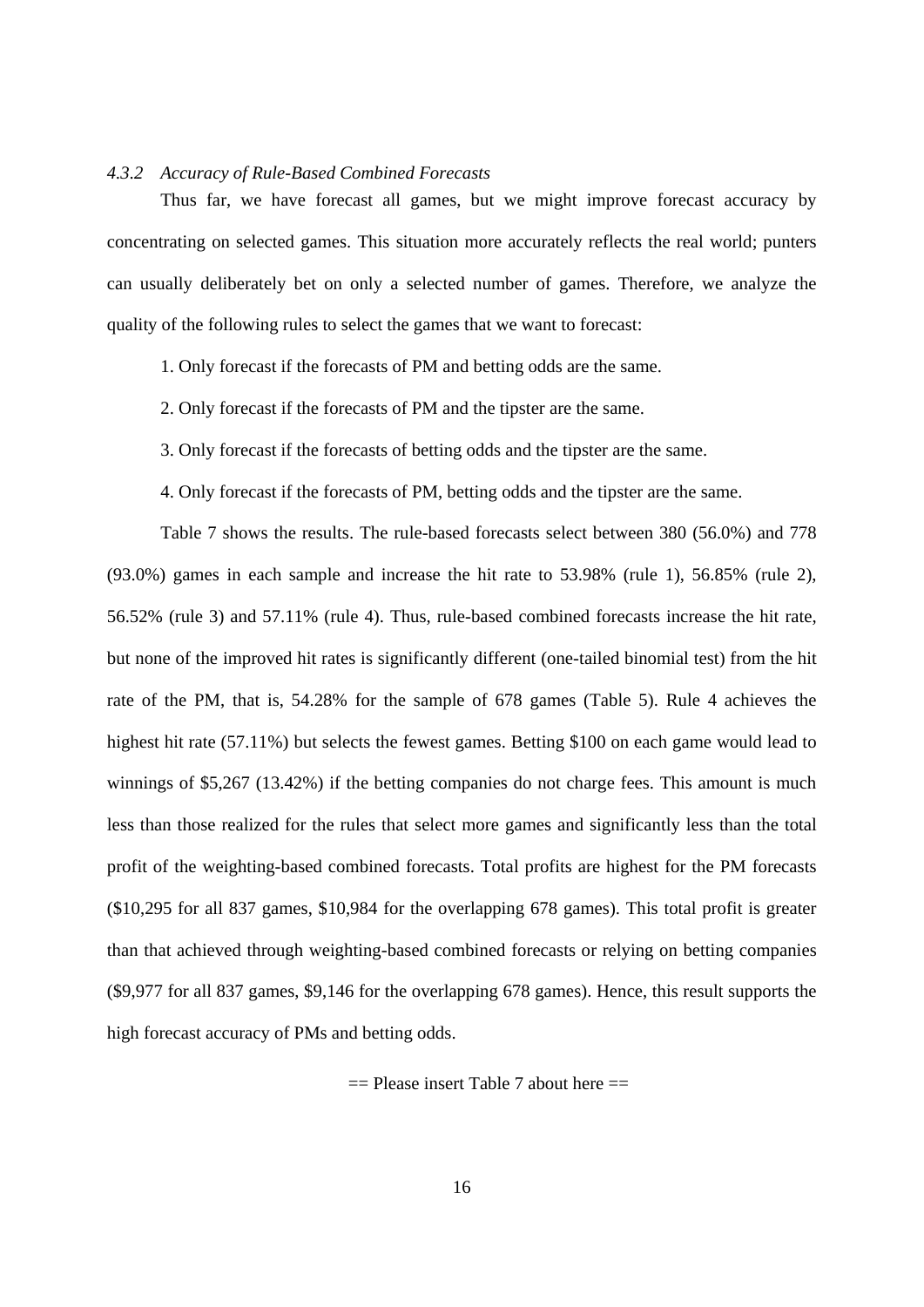### **5 Summary and Conclusions**

We compare the forecast accuracy of different methods, namely, prediction markets, tipsters and betting odds, as well as weighting-based and rule-based combinations of those forecasts. The results indicate that PMs and betting odds yield a comparable and good forecast accuracy. PMs would allow punters to make more money on the betting market if the betting company does not charge fees or at least does not charge monopolistic fees. In contrast, tipsters' forecasts are poor, in support of the results of previous studies (Forrest & Simmons, 2000). Our findings also support results cited by, among others, Forrest et al. (2005), Boulier et al. (2006) and Spann & Skiera (2003), who show that betting odds and prediction markets provide very good forecasts. These previous studies do not, however, compare the forecasting accuracy of those methods and tipsters, whereas we show that PMs and betting odds forecast equally well and clearly outperform tipsters. Interestingly, PM forecasts could yields profits from betting if the betting market charged moderate fees. A weighting-based combination of the forecasts of PMs and betting odds leads to a slightly higher forecast accuracy, whereas rule-based combined forecasts improve forecast accuracy substantially. However, the latter comes at a cost: It predicts the results of fewer games. Still, our results show that PMs can enhance the accuracy of sports forecasting.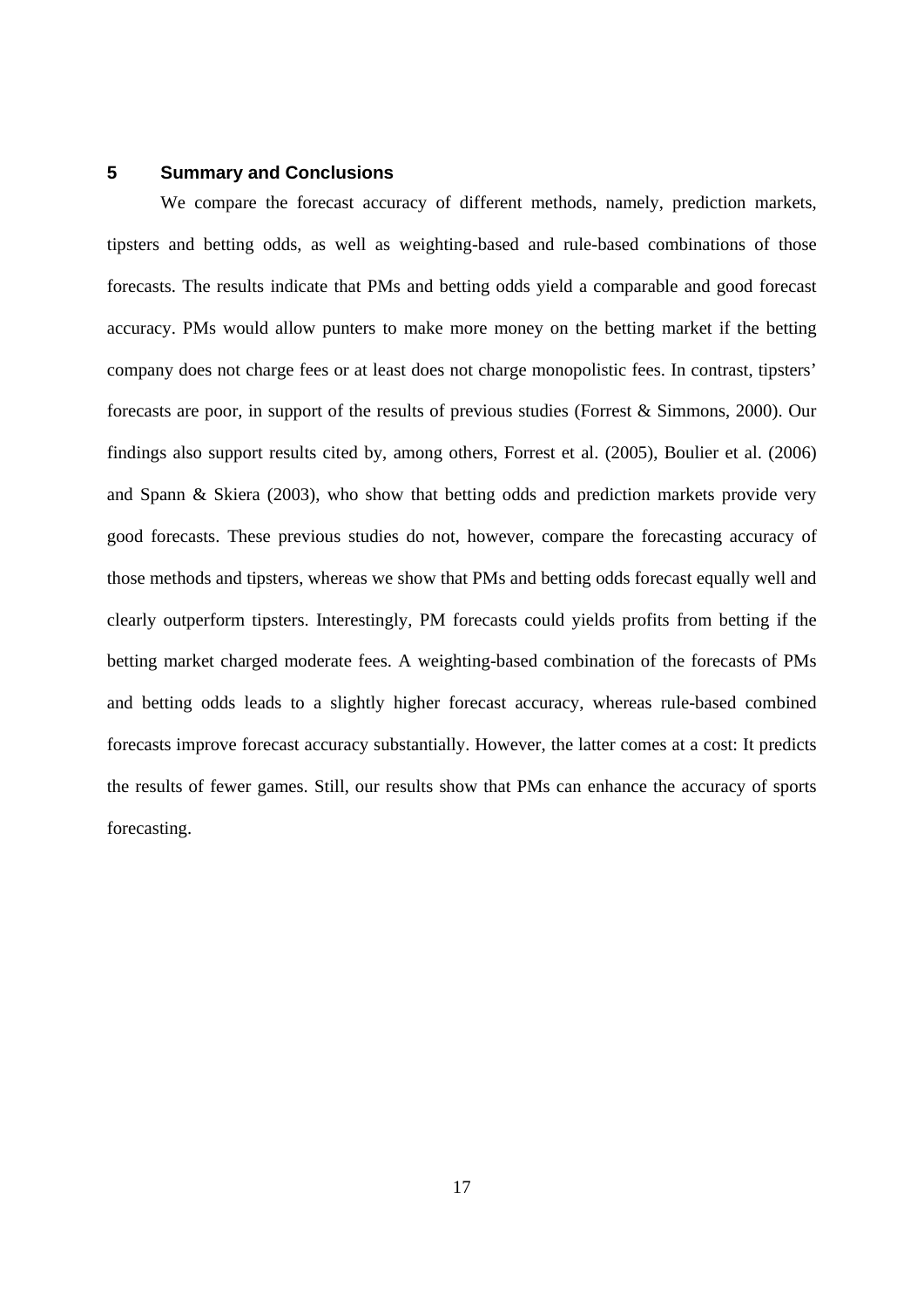# **6 Appendix**

The price of a share of stock depends on the probability of the outcome of the game, as follows:

$$
price_{Home,g,r,s} = \left[1 - PR\left(Z_{g,r,s}^{Draw}\right) - PR\left(Z_{g,r,s}^{Home}\right)\right] \cdot d_s^{Loss}
$$
\n
$$
+ PR\left(Z_{g,r,s}^{Draw}\right) \cdot d_s^{Draw}, \qquad (s \in S, r \in R_s, g \in G_{r,s}), \text{ and}
$$
\n
$$
+ PR\left(Z_{g,r,s}^{Home}\right) \cdot d_s^{Win}
$$

$$
price_{\text{Away},g,r,s} = \left[1 - PR\left(Z_{g,r,s}^{Draw}\right) - PR\left(Z_{g,r,s}^{Home}\right)\right] \cdot d_s^{Win} + PR\left(Z_{g,r,s}^{Draw}\right) \cdot d_s^{Draw}, \qquad (s \in S, r \in R_s, g \in G_{r,s}),
$$
\n
$$
+ PR\left(Z_{g,r,s}^{Home}\right) \cdot d_s^{Loss}
$$
\n
$$
(s \in S, r \in R_s, g \in G_{r,s}),
$$

where

|                          | <i>price</i> <sub>Home (Away),g,r,s</sub> : price of a share of stock of the home (away) team in the g <sup>th</sup> game in |
|--------------------------|------------------------------------------------------------------------------------------------------------------------------|
|                          | the r <sup>th</sup> tournament round of the s <sup>th</sup> season,                                                          |
| $d_s^{Draw(Win/Loss)}$ : | cash dividend of a share of stock in case of a draw (win/loss) in the                                                        |
|                          | s <sup>th</sup> season,                                                                                                      |
| $G_{rs}$ :               | index set of games in the r <sup>th</sup> tournament round of s <sup>th</sup> season,                                        |
|                          | $PR(Z_{e,r,s}^{Draw(Home/Away)})$ : Probability of the outcome of the g <sup>th</sup> game in the r <sup>th</sup> tournament |
|                          | round of the s <sup>th</sup> season (i.e., draw, home win or away win),                                                      |
| $R_{\rm s}$ :            | index set of tournament rounds of s <sup>th</sup> season, and                                                                |
| S:                       | index set of seasons.                                                                                                        |

Knowing the prices  $price_{Home,g,r,s}$  and  $price_{Away,g,r,s}$  enables us to calculate the corresponding probabilities of the PM for the outcomes  $PR(Z_{g,r,s}^{Draw(Home/Away)})$ . Thus, we assume  $PR(Z_{g,r,s}^{Draw}) + PR(Z_{g,r,s}^{Home}) + PR(Z_{g,r,s}^{Avg}) = 1$ , and solving Equations (12) and (13) for the two probabilities  $PR(Z_{g,r,s}^{Draw})$  and  $PR(Z_{g,r,s}^{Home})$  leads to:

(14) 
$$
price_{Home,g,r,s} - d_s^{Loss} = PR\Big(Z_{g,r,s}^{Draw}\Big) \cdot \Big(d_s^{Draw} - d_s^{Loss}\Big) + PR\Big(Z_{g,r,s}^{Home}\Big) \cdot \Big(d_s^{Win} - d_s^{Loss}\Big),
$$

$$
(s \in S, r \in R_s, g \in G_{r,s}) \text{ and}
$$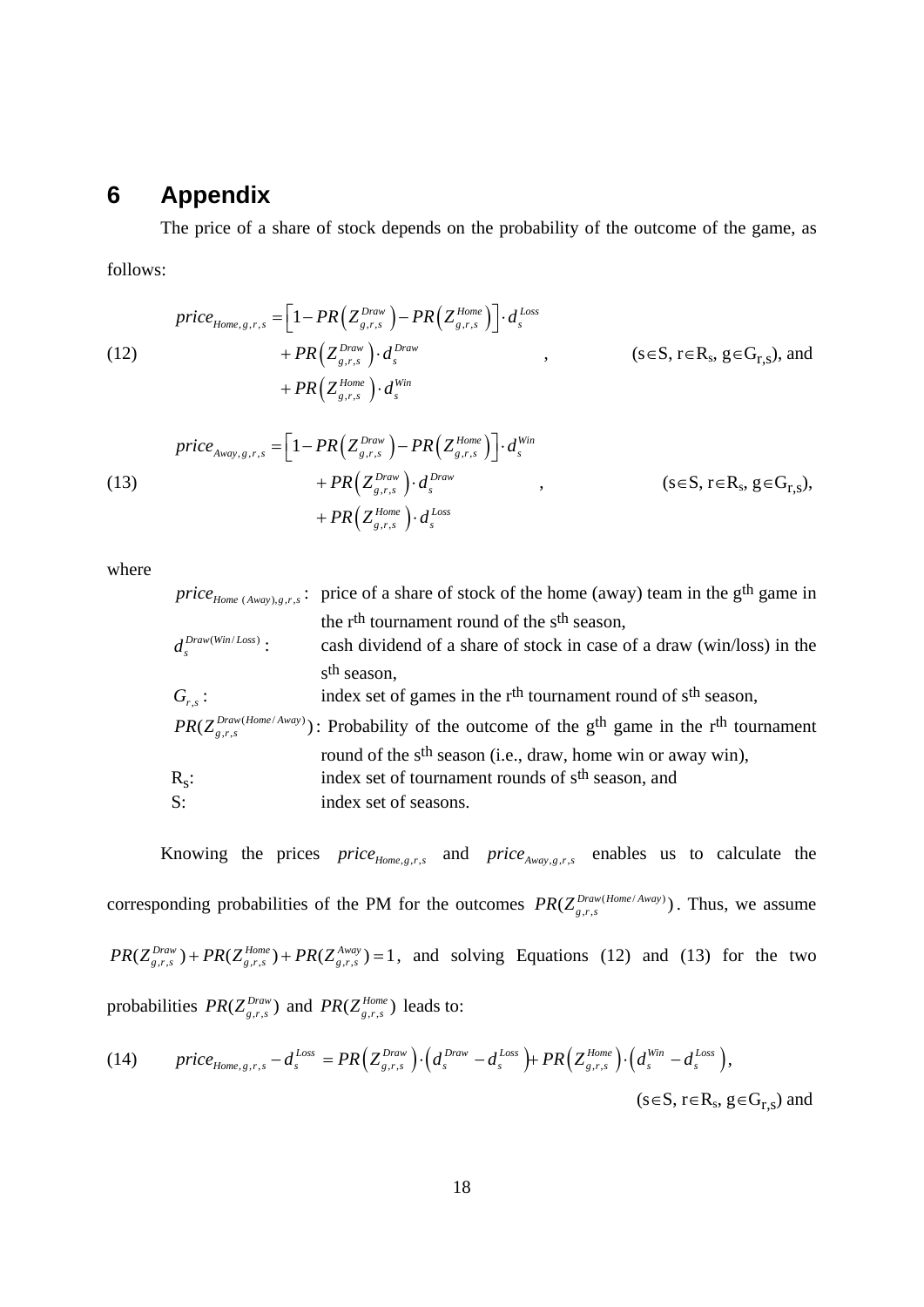(15) 
$$
price_{\text{Away},g,r,s} - d_s^{\text{Win}} = PR\Big(Z_{g,r,s}^{\text{Draw}}\Big) \cdot \Big(d_s^{\text{Draw}} - d_s^{\text{Win}}\Big) + PR\Big(Z_{g,r,s}^{\text{Home}}\Big) \cdot \Big(d_s^{\text{Loss}} - d_s^{\text{Win}}\Big),
$$

$$
(s \in S, r \in R_s, g \in G_{r,s}).
$$

Solving both equations for the probability  $PR(Z_{g,r,s}^{Draw})$  yields:

$$
(16) \qquad PR\left(Z_{g,r,s}^{Draw}\right) = \frac{price_{Home,s,r,s} - d_s^{Loss} - PR\left(Z_{g,r,s}^{Home}\right) \cdot \left(d_s^{Win} - d_s^{Loss}\right)}{d_s^{Draw} - d_s^{Loss}},
$$

 $(s \in S, r \in R_s, g \in G_{r,s}, d_s^{Draw} \neq d_s^{Loss}$ ) and

$$
(17) \qquad PR\Big(Z_{g,r,s}^{Draw}\Big) = \frac{price_{Away,g,r,s} - d_s^{Win} - PR\Big(Z_{g,r,s}^{Home}\Big) \cdot \Big(d_s^{Loss} - d_s^{Win}\Big)}{d_s^{Draw} - d_s^{Win}}, \qquad (s \in S, r \in R_s, g \in G_{r,s}, d_s^{Draw} \neq d_s^{Win}).
$$

Then, if we subtract Equation (17) from Equation (16), we obtain:

(18)

$$
\frac{price_{Home,s,r,s} - d_s^{Loss} - PR(Z_{g,r,s}^{Home}) \cdot (d_s^{Win} - d_s^{Loss})}{d_s^{Draw} - d_s^{Loss}} = \frac{price_{Away,s,r,s} - d_s^{Win} - PR(Z_{g,r,s}^{Home}) \cdot (d_s^{Loss} - d_s^{Win})}{d_s^{Draw} - d_s^{Win}}
$$
,  
\n
$$
(s \in S, r \in R_s, g \in G_{r,s}, d_s^{Draw} \neq d_s^{Loss}, d_s^{Draw} \neq d_s^{Win}),
$$

which, when rearranged, equals:

$$
(19) \qquad \begin{array}{l} \left(\text{price}_{\text{Home},g,r,s}-d_s^{\text{Loss}}\right)\cdot\left(d_s^{\text{Draw}}-d_s^{\text{Win}}\right)-\left(\text{price}_{\text{Away},g,r,s}-d_s^{\text{Win}}\right)\cdot\left(d_s^{\text{Draw}}-d_s^{\text{Loss}}\right) \\ = \text{PR}\left(Z_{g,r,s}^{\text{Home}}\right)\cdot\left(d_s^{\text{Win}}-d_s^{\text{Loss}}\right)\cdot\left(2\cdot d_s^{\text{Draw}}-d_s^{\text{Win}}-d_s^{\text{Loss}}\right) \end{array},
$$

 $(s \in S, r \in R_s, g \in G_{r,s}).$ 

Solving for the probability  $PR(Z_{g,r,s}^{Home})$  yields:

$$
(20) \qquad PR\Big(Z_{g,r,s}^{Home}\Big) = \frac{\left(\text{price}_{Home,g,r,s} - d_s^{\text{Loss}}\right) \cdot \left(d_s^{\text{Draw}} - d_s^{\text{Win}}\right) - \left(\text{price}_{\text{Away},g,r,s} - d_s^{\text{Win}}\right) \cdot \left(d_s^{\text{Draw}} - d_s^{\text{Loss}}\right)}{\left(d_s^{\text{Win}} - d_s^{\text{Loss}}\right) \cdot \left(2 \cdot d_s^{\text{Draw}} - d_s^{\text{Win}} - d_s^{\text{loss}}\right)},\newline (s \in S, r \in R_s, g \in G_{r,s}, 2 \cdot d_s^{\text{Draw}} \neq d_s^{\text{Win}} + d_s^{\text{Loss}}, d_s^{\text{Win}} \neq d_s^{\text{Loss}}).
$$

Then, if we substitute Equation (20) into Equation (16), we achieve the probability  $PR(Z_{g,r,s}^{Draw})$ :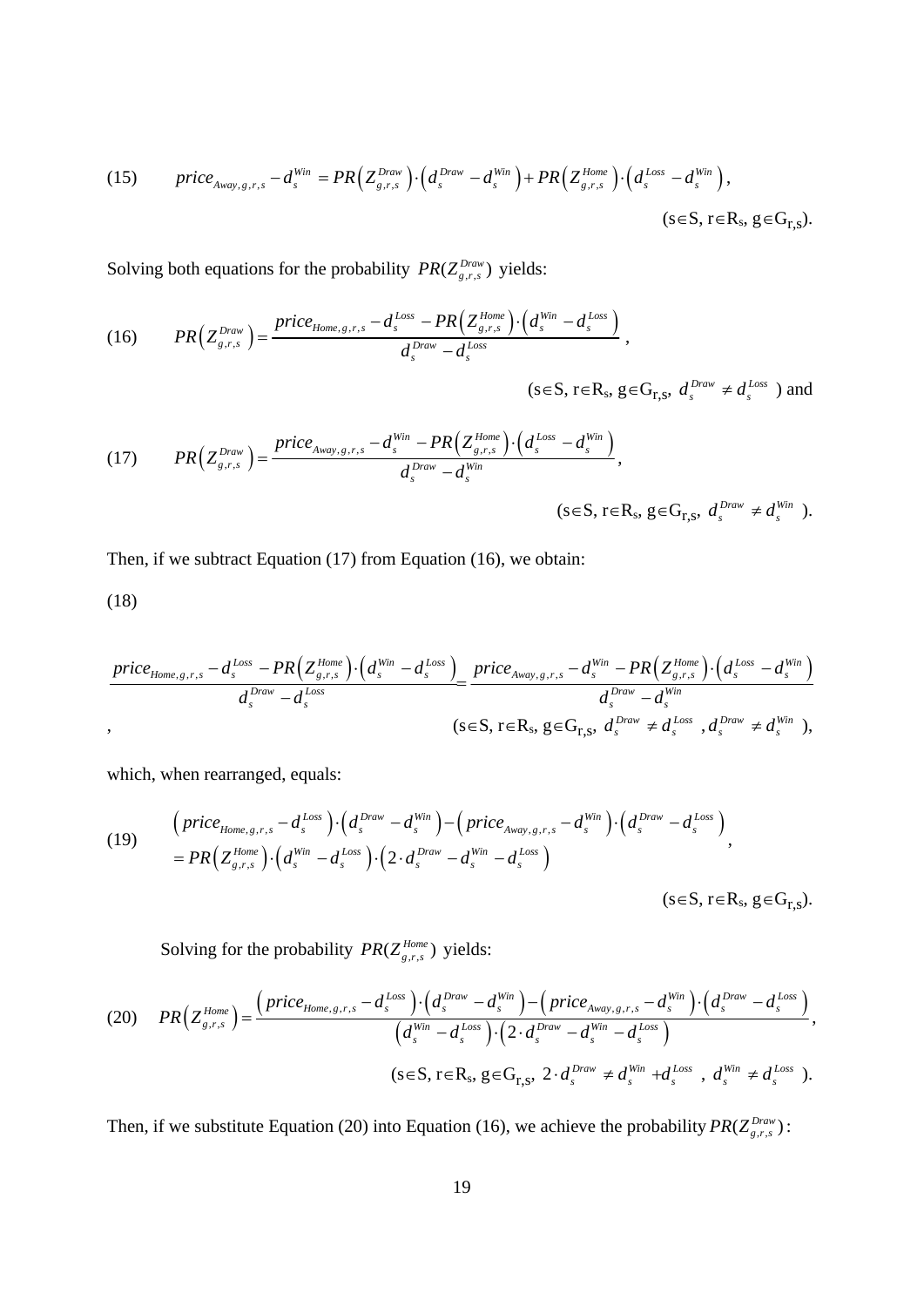$$
(21) \qquad \text{Pric}_{\text{Home},g,r,s} - d_s^{\text{Loss}} - \frac{\left(\text{price}_{\text{Away},g,r,s} - d_s^{\text{loss}}\right) \cdot \left(d_s^{\text{Draw}} - d_s^{\text{Win}}\right)}{\left(2 \cdot d_s^{\text{Draw}} - d_s^{\text{Win}}\right) \cdot \left(d_s^{\text{Draw}} - d_s^{\text{Loss}}\right)}{\left(2 \cdot d_s^{\text{Draw}} - d_s^{\text{Win}}\right)}},
$$
\n
$$
(21) \qquad \text{PR}\left(Z_{g,r,s}^{\text{Draw}}\right) = \frac{d_s^{\text{Draw}} - d_s^{\text{Loss}}}{d_s^{\text{Draw}} - d_s^{\text{Loss}}}, \quad 2 \cdot d_s^{\text{Draw}} \neq d_s^{\text{Win}} + d_s^{\text{Loss}}, \quad d_s^{\text{Win}} \neq d_s^{\text{Uoss}}).
$$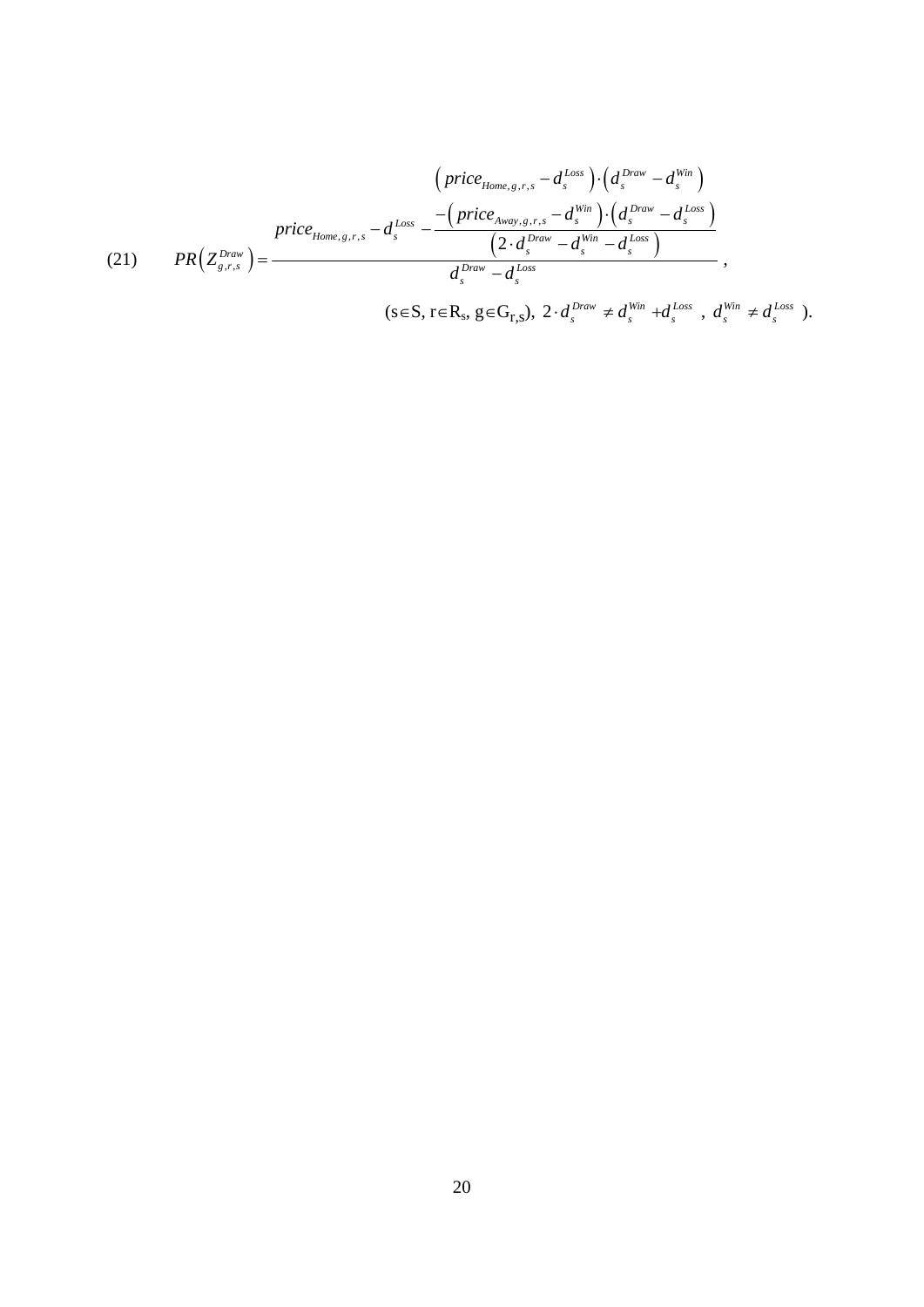# **References**

- Andersson P, Edman J, Ekman M. Predicting the World Cup 2002 in Soccer: Performance and Confidence of Experts and Non-Experts. *International Journal of Forecasting* 2005; **21**: 565-576.
- Armstrong JS (Ed.) *Principles of Forecasting*. Kluwer Academic Publishers: Dordrecht, 2001.
- Batchelor R, Dua P. Forecaster Diversity and the Benefits of Combining Forecasts. *Management Science* 1995; **41**: 68-75.
- Blattberg RC, Hoch S. Database Models and Managerial Intuition: 50% Model and 50% Managers. *Management Science* 1990; **36**: 887-899.
- Boulier BL, Stekler HO, Amundson S. Testing the Efficiency of the National Football League Betting Market. *Applied Economics* 2006; **38**: 279-284.
- Cain M, Law D, Peel D. The Favourite-Longshot Bias and Market Efficiency in UK Football Betting. *Scottish Journal of Political Economy* 2000; **47**: 25-36.
- Chen Y, Chu C-H, Mullen T, Pennock DM. Information Markets vs. Opinion Polls. Paper presented to the Research Paper Proceedings of the 6th ACM conference on Electronic Commerce, Vancouver, Canada, 2005.
- Dahan E, Hauser JR. The Virtual Customer. *Journal of Product Innovation Management* 2002; **19**: 332-353.
- Dahan E, Lo AW, Poggio T, Chan NT, Kim A. *Securities Trading of Concepts (STOC)*. UCLA, 2006.
- Dixon M, Pope P. The Value of Statistical Forecasts in the UK Association Football Betting Market. *International Journal of Forecasting* 2004; **20**: 697-711.
- Elberse A. The Power of Stars: Do Star Actors Drive the Success of Movies? *Journal of Marketing* 2007; **71**: 102-120.
- Elberse A, Eliashberg J. Demand and Supply Dynamics for Sequentially Released Products in International Markets. The Case of Motion Pictures. *Marketing Science* 2003; **22**: 329- 354.
- Fama EF. Efficient Capital Markets: A Review of Theory and Empirical Work. *Journal of Finance* 1970; **25**: 383-417.
- Fama EF. Efficient Capital Markets: II. *Journal of Finance* 1991; **46**: 1575-1617.
- Forrest D, Goddard J, Simmons R. Odds-setters as Forecasters: The Case of English Football. *International Journal of Forecasting* 2005; **21**: 551-564.
- Forrest D, Simmons R. Forecasting Sport: the Bahaviour and Performance of Football Tipsters. *International Journal of Forecasting* 2000; **16**: 317-331.
- Forsythe R, Nelson F, Neumann GR, Wright J. Anatomy of an Experimental Political Stock Market. *American Economic Review* 1992; **82**: 1142-1161.
- Forsythe R, Rietz TA, Ross TW. Wishes, Expectations and Actions: A Survey on Price Formation in Election Stock Markets. *Journal of Economic Behavior & Organization* 1999; **39**: 83-110.
- Gandar JM, Dare WH, Brown CR, Zuber RA. Informed Traders and Price Variations in the Betting Market for Professional Basketball Games. *Journal of Finance* 1998; **53**: 385- 401.
- Goddard J, Asimakopoulos I. Forecasting Football Results and the Efficiency of Fixed-odds Betting. *Journal of Forecasting* 2004; **23**: 51–66.
- Graham I, Stott H. Predicting Bookmaker Odds and Efficiency for UK Football. *Applied Economics* 2008; **40**: 99–109.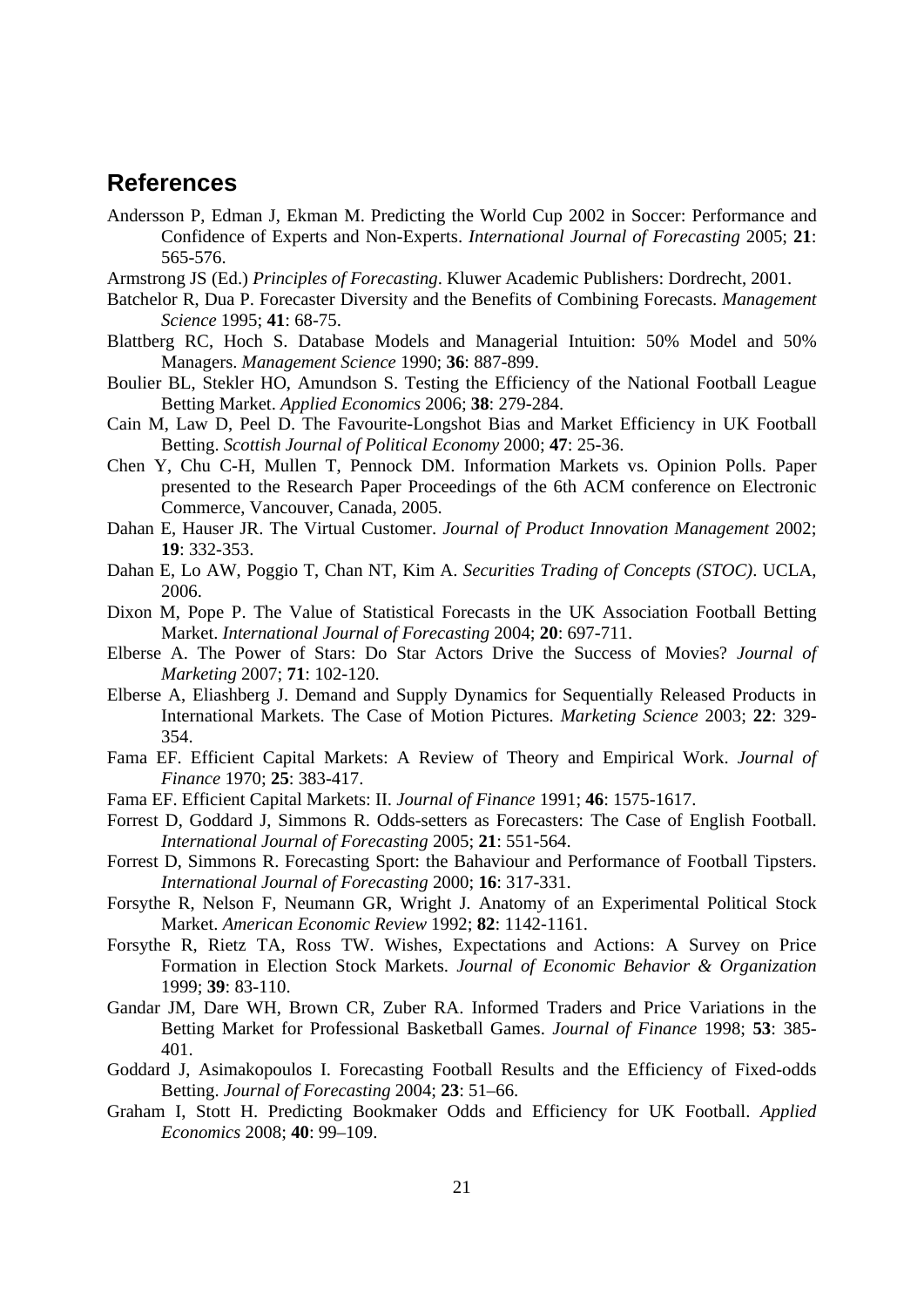- Gruca TS, Berg JE, Cipriano M. The Effect of Electronic Markets on Forecasts of New Product Success. *Information Systems Frontiers* 2003; **5**: 95-105.
- Hahn B, Tetlock P (Eds.) *Information Markets: A New Way of Making Decisions*. AEI-Brookings Press, 2006.
- Hayek FAv. The Use of Knowledge in Society. *American Economic Review* 1945; **35**: 519-530.
- Jank W, Foutz N. Using Virtual Stock Exchanges to Forecast Box-Office Revenue via Functional Shape Analysis. Paper presented to the Second Workshop on Prediction Markets, San Diego, California, 2007.
- Luckner S, Weinhardt C. How to Pay Traders in Information Markets: Results from a Field Experiment. *Journal of Prediction Markets* 2007; **1**: 147-156.
- Mills TC, Pepper GT. Assessing the Forecasts: An Analysis of Forecasting Records of the Treasury, The London Business School and the National Institute. *International Journal of Forecasting* 1999; **15**: 247-257.
- Oliven K, Rietz TA. Suckers Are Born but Markets Are Made: Individual Rationality, Arbitrage, and Market Efficiency on an Electronic Futures Market. *Management Science* 2004; **50**: 336-351.
- Paton D, Vaughan Williams L. Forecasting Outcomes in Spread Betting Markets: Can Bettors Use 'Quarbs' to Beat the Book? *Journal of Forecasting* 2005; **24**: 139-154.
- Pennock DM, Lawrence S, Giles LC, Nielsen FA. The Real Power of Artificial Markets. *Science* 2001; **291**: 987-988.
- Plott CR, Wit J, Yang WC. Parimutuel Betting Markets as Information Aggregation Devices: Experimental Results. *Economic Theory* 2003; **22**: 311-351.
- Pope PF, Peel DA. Information, Prices and Efficiency in a Fixed-Odds Betting Market. *Economica* 1989; **56**: 323-341.
- Servan-Schreiber E, Pennock DM, Wolfers J, Galebach B. Prediction Markets: Does Money Matter? *Electronic Markets* 2004; **14**: 1-10.
- Smith MA, Paton D, Vaughan Williams L. Market Efficiency in Person-to-Person Betting. *Economica* 2006; **73**: 673-689.
- Smith VL. Microeconomic Systems as an Experimental Science. *American Economic Review* 1982; **72**: 923-955.
- Spann M, Ernst H, Skiera B, Soll JH. Identification of Lead Users for Consumer Products via Virtual Stock Markets. *Journal of Product Innovation Management* 2007; forthcoming.
- Spann M, Skiera B. Internet-Based Virtual Stock Markets for Business Forecasting. *Management Science* 2003; **49**: 1310-1326.
- Törngren G, Montgomery H. Worse than Chance? Performance and Confidence among Professionals and Laypeople in the Stock Market. *Journal of Behavioral Finance* 2004; **5**: 246-251.
- Tziralis G, Tatsiopoulos I. Prediction Markets: An Extended Literature Review. *Journal of Prediction Markets* 2007; **1**: 75-91.
- Vlastakis N, Dotsis G, Markellos RN. *How Efficient is the European Football Betting Market? Evidence from Arbitrage and Trading Strategies*. Athens University of Economics and Business Working Paper, 2007.
- Wolfers J, Zitzewitz E. *Interpreting Prediction Market Prices as Probabilities*. Wharton, University of Pennsylvania, 2006.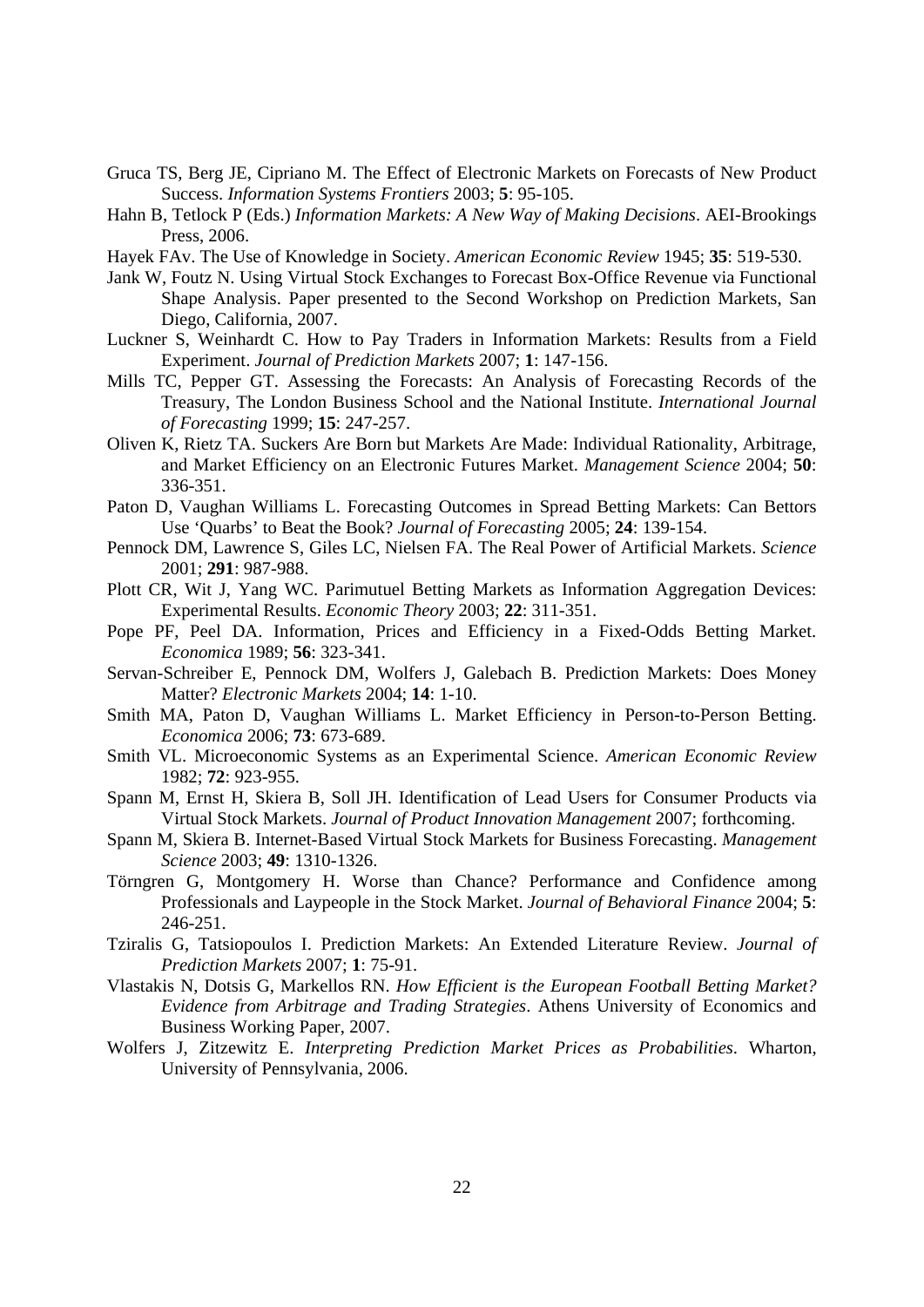| <b>Season</b>    | <b>Sample</b>                                    | No. Obs. % home % draw % away |        |        |        |
|------------------|--------------------------------------------------|-------------------------------|--------|--------|--------|
|                  | 1999/2000 Games predicted by PM and betting odds | 288                           | 46.18% | 28.13% | 25.69% |
|                  | Games predicted by tipster                       | 203                           | 49.26% | 27.59% | 23.15% |
|                  | Games predicted by PM, betting odds and tipster  | 203                           | 49.26% | 27.59% | 23.15% |
|                  | 2000/2001 Games predicted by PM and betting odds | 267                           | 52.81% | 21.35% | 25.84% |
|                  | Games predicted by tipster                       | 241                           | 48.96% | 23.65% | 27.39% |
|                  | Games predicted by PM, betting odds and tipster  | 207                           | 49.28% | 22.71% | 28.02% |
|                  | 2001/2002 Games predicted by PM and betting odds | 282                           | 52.48% | 21.99% | 25.53% |
|                  | Games predicted by tipster                       | 277                           | 53.43% | 20.58% | 25.99% |
|                  | Games predicted by PM, betting odds and tipster  | 268                           | 53.36% | 20.90% | 25.75% |
| All <sub>3</sub> | Games predicted by PM and betting odds           | 837                           | 50.42% | 23.89% | 25.69% |
| $(1999-$         | Games predicted by tipster                       | 721                           | 50.76% | 23.58% | 25.66% |
| 2002)            | Games predicted by PM, betting odds and tipster  | 678                           | 50.88% | 23.45% | 25.66% |

# **Table 1: Data samples (actual outcomes in each sample)**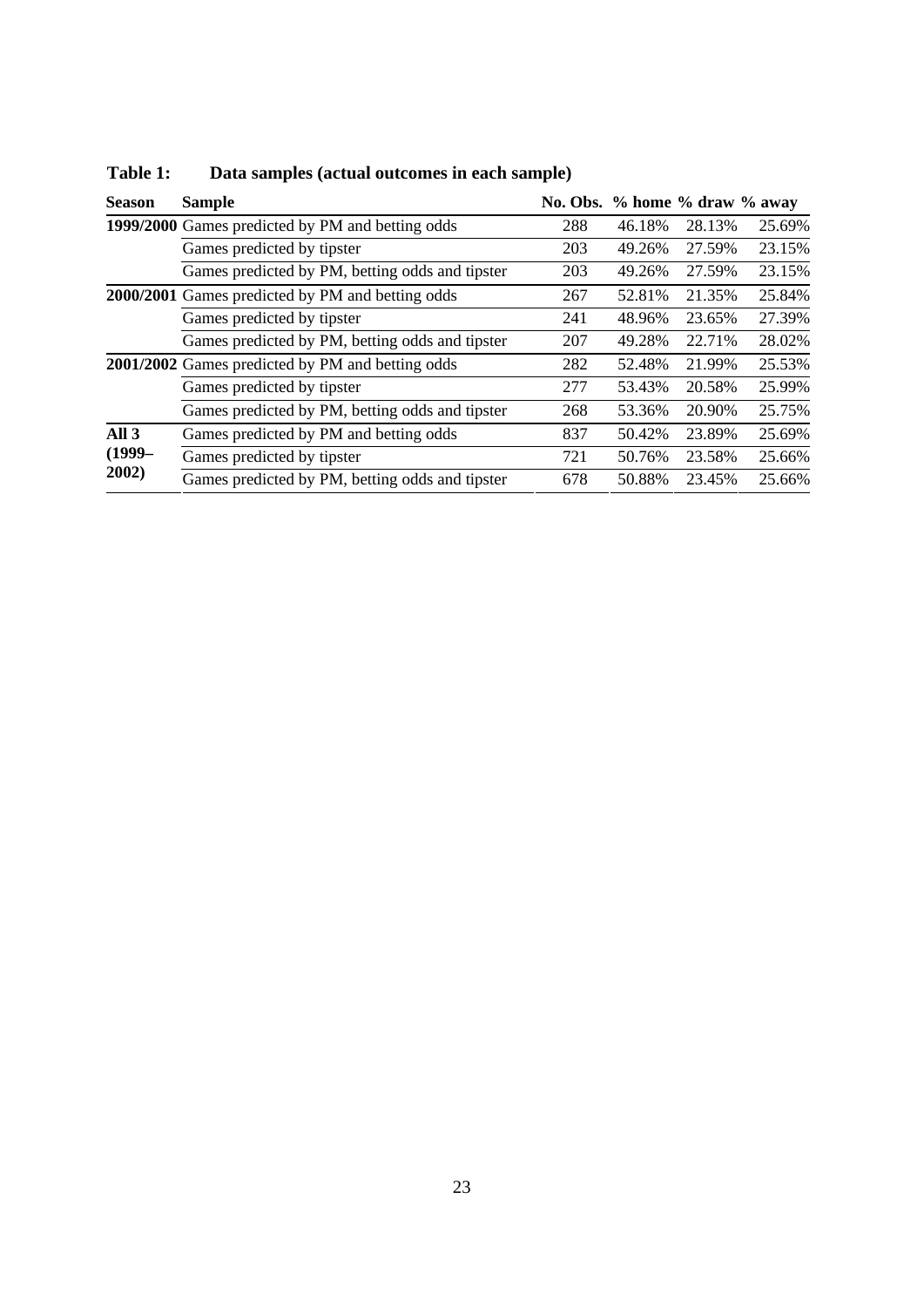| <b>Step</b>                   | <b>Decisions</b>                                                                                                                                                                                                                                                                                                                                                                                                                                      |
|-------------------------------|-------------------------------------------------------------------------------------------------------------------------------------------------------------------------------------------------------------------------------------------------------------------------------------------------------------------------------------------------------------------------------------------------------------------------------------------------------|
| Choice of forecasting<br>goal | • Forecasting of soccer game outcomes in the German premier<br>league<br>• Payoff function: gain of league points of home (away) team in a<br>tournament round of the German premier soccer league<br>(Equation $(1)$ for 1999–2000 season and Equation $(2)$ for 2000–<br>2001 and 2001–2002 seasons)<br>• Public access, possible to join at any time                                                                                               |
| Design of incentives for      | Composition of Initial Portfolios/Endowment:                                                                                                                                                                                                                                                                                                                                                                                                          |
| information revelation        | • Endowment of 1,000 shares of each type of team stock and<br>\$500,000 [\$5,000] (virtual) (each tournament round for every<br>participant) in 1999–2000 [2000–2001 and 2001–2002] seasons<br>Provision of loan up to \$500,000 (virtual) at a 1% weekly<br>interest rate in 1999–2000 season; no loans in later seasons<br>Remuneration/Incentive Mechanism:<br>• Monetary rewards<br>• Rank-order tournament; participant with highest increase in |
|                               | (virtual) portfolio value receives \$150 in cash, second highest                                                                                                                                                                                                                                                                                                                                                                                      |
|                               | \$100 and third highest \$50                                                                                                                                                                                                                                                                                                                                                                                                                          |
|                               | Time intervals: Rank-order tournament for each tournament<br>round                                                                                                                                                                                                                                                                                                                                                                                    |
|                               | • No nonperformance based incentives                                                                                                                                                                                                                                                                                                                                                                                                                  |
| Financial market design       | • Double auction trading mechanism with competitive market<br>maker and open order book<br>Each tournament round: 5 hours of daily trading from Thursday                                                                                                                                                                                                                                                                                              |
|                               | to Sunday                                                                                                                                                                                                                                                                                                                                                                                                                                             |
|                               | • No short trading                                                                                                                                                                                                                                                                                                                                                                                                                                    |
|                               | • Order types: limit and market without temporal restriction                                                                                                                                                                                                                                                                                                                                                                                          |
|                               | No position or price limits<br>• No trade fees                                                                                                                                                                                                                                                                                                                                                                                                        |
|                               |                                                                                                                                                                                                                                                                                                                                                                                                                                                       |

**Table 2: Design of the prediction market**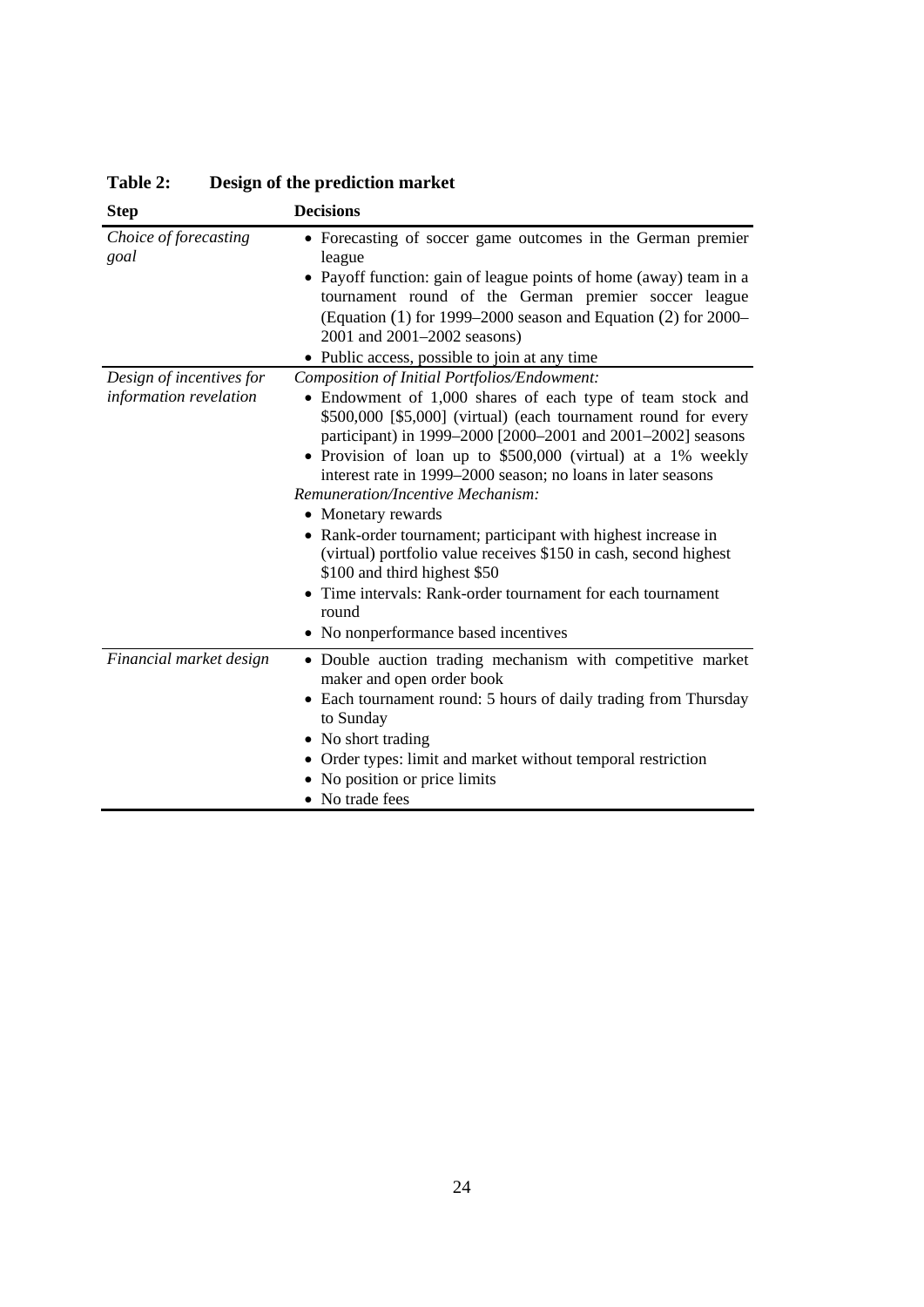| <b>Season</b>    | <b>Sample</b>                      | No. Obs. % home % draw % away |        |          |        |
|------------------|------------------------------------|-------------------------------|--------|----------|--------|
|                  | 1999/2000 Outcomes predicted by PM | 288                           | 76.04% | 1.74%    | 22.22% |
|                  | Outcomes predicted by betting odds | 288                           | 79.86% | $0.00\%$ | 20.14% |
|                  | Outcomes predicted by tipster      | 203                           | 51.23% | 30.54%   | 18.23% |
|                  | 2000/2001 Outcomes predicted by PM | 267                           | 77.90% | 1.12%    | 20.97% |
|                  | Outcomes predicted by betting odds | 267                           | 84.64% | $0.00\%$ | 15.36% |
|                  | Outcomes predicted by tipster      | 241                           | 50.62% | 33.20%   | 16.18% |
|                  | 2001/2002 Outcomes predicted by PM | 282                           | 75.18% | 2.13%    | 22.70% |
|                  | Outcomes predicted by betting odds | 282                           | 79.08% | $0.00\%$ | 20.92% |
|                  | Outcomes predicted by tipster      | 277                           | 54.51% | 28.16%   | 17.33% |
| All <sub>3</sub> | Outcomes predicted by PM           | 837                           | 76.34% | 1.67%    | 21.98% |
| $(1999 -$        | Outcomes predicted by betting odds | 837                           | 81.12% | $0.00\%$ | 18.88% |
| 2002)            | Outcomes predicted by tipster      | 721                           | 52.29% | 30.51%   | 17.20% |

**Table 3: Outcomes predicted by the three methods (actual outcomes in each sample)**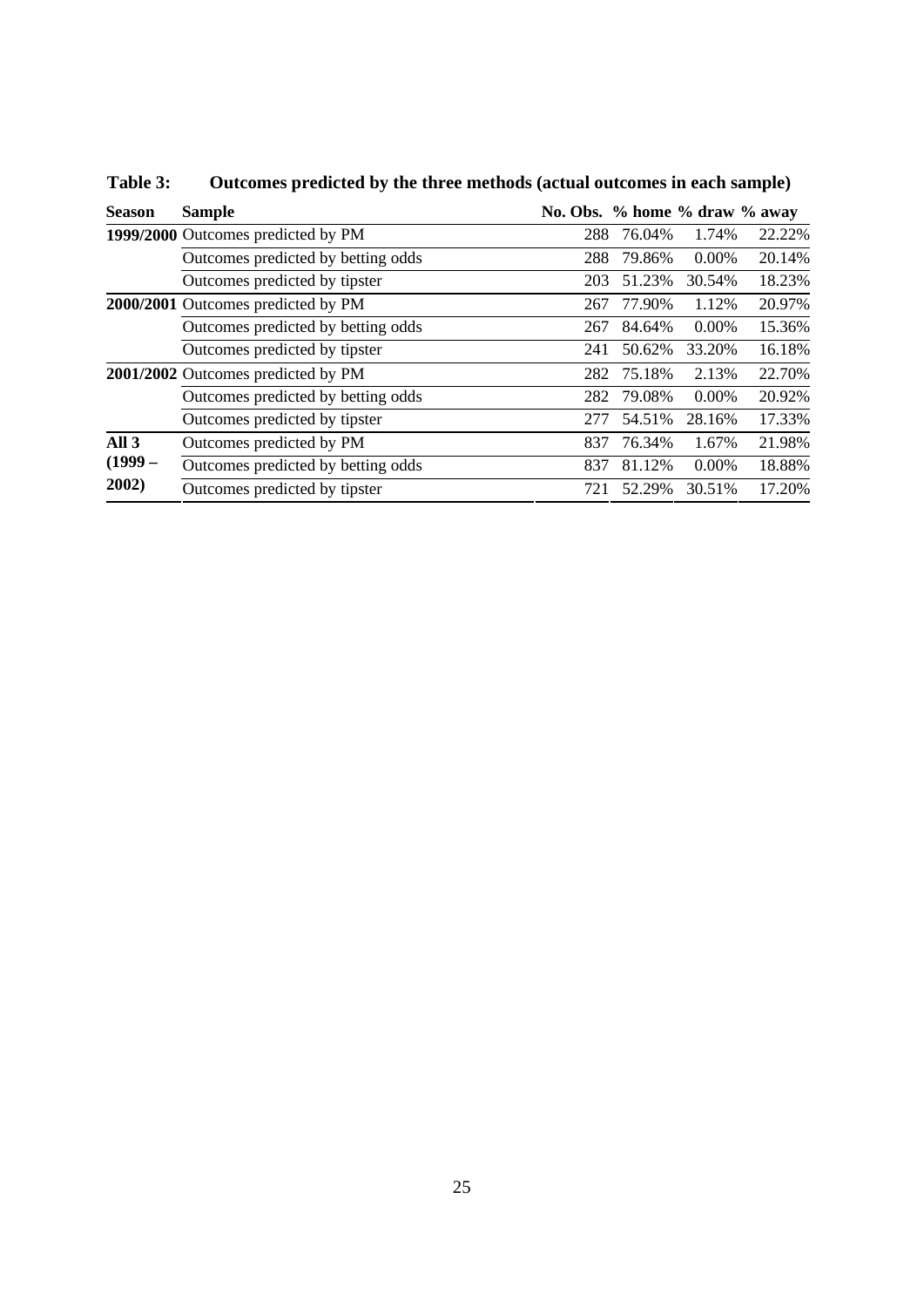| <b>Instrument</b>     | <b>Hit rate</b> | % improve<br>$(p-value)^{a)}$ | RMSE <sup>b)</sup> | Profit <sup>c)</sup><br>$(25%$ fee) | Profit $c$<br>$(12%$ fee) | <b>Profit</b> <sup>c)</sup><br>$(0%$ fee) |
|-----------------------|-----------------|-------------------------------|--------------------|-------------------------------------|---------------------------|-------------------------------------------|
| Prediction market     | 52.69%          |                               | 1.29               | $-9.96\%$                           | .27%                      | 12.30%                                    |
| Betting odds          | 52.93%          | $-.45\%$ (.462)               | 1.22               | $-10.26%$                           | $-.07\%$                  | 11.92%                                    |
| Naïve model: Home win | 50.42%          | 4.50% (.099)                  | 1.71               | $-10.36\%$                          | $-18%$                    | 11.79%                                    |
| Random draw model     | 37.73%          | 39.65% (.000)                 | n.a.               | n.a.                                | n.a.                      | n.a.                                      |
| No. Obs. $= 837$      |                 |                               |                    |                                     |                           |                                           |

**Table 4: Comparison of forecasting accuracy of prediction markets and betting odds** 

<sup>a)</sup> Percentage of improvement of PM over alternative method = [hit rate PM – hit rate of alternative method]/hit rate of alternative method (one-tailed binomial test for difference of hit rate of PM).

b) Root mean squared error for the deviation between the expected and actual gain of league points for both teams in every game. The naïve model only provides an outcome prediction (home win), from which we derive the expected gain in league points. Thus, the comparability of the RMSE of the naïve model is limited to the RMSE of PM and betting odds predictions, which provide separate predictions for the expected gain of league points for each team.

 $c)$  Profit measured as the (relative) return on betting.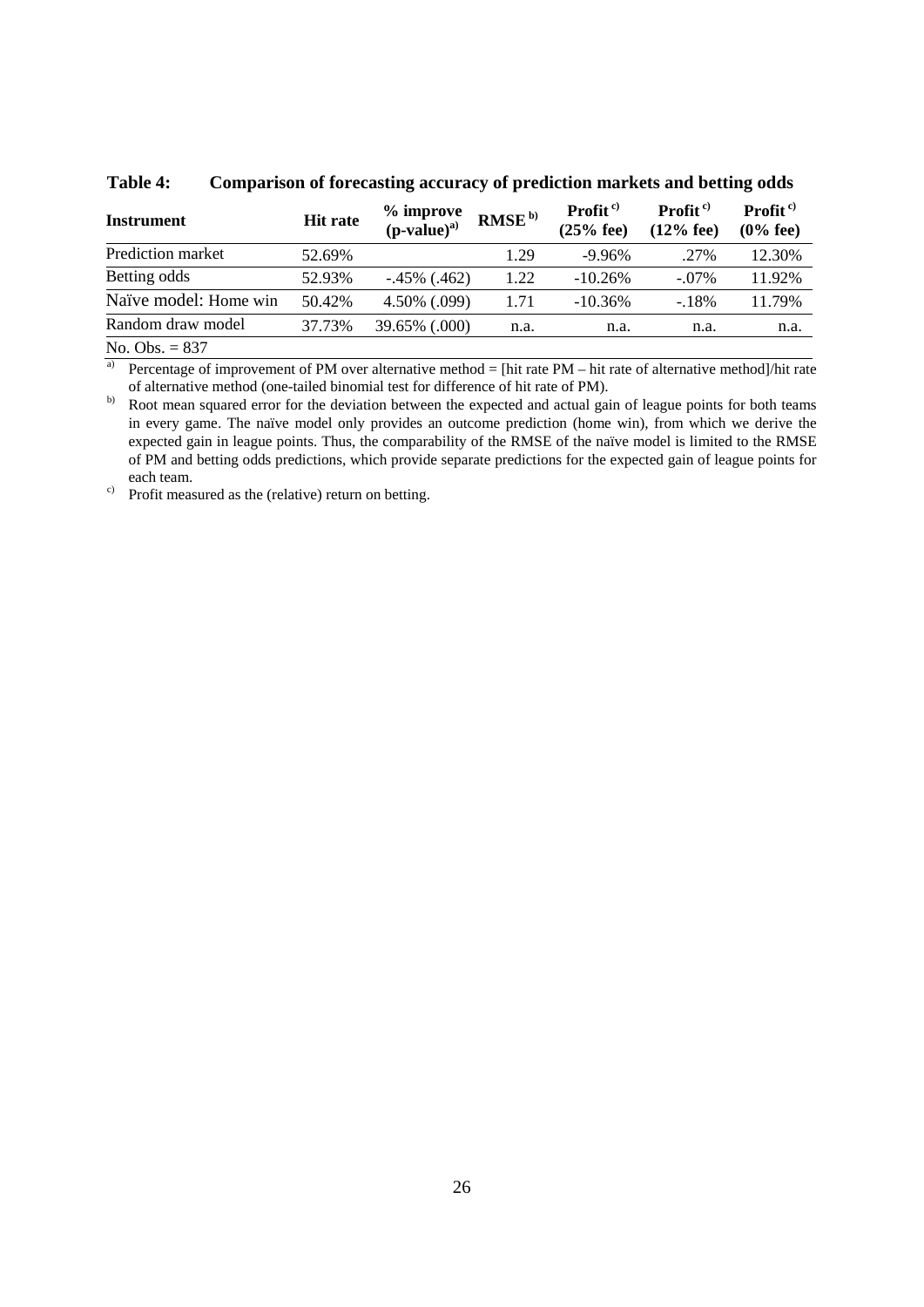| <b>Instrument</b>                   | <b>Hit rate</b> | % improve<br>$(p-value)^{b)}$ | RMSE <sup>c)</sup> | Profit $d$<br>$(25%$ fee) | Profit $d$<br>$(12%$ fee) | Profit $d$<br>$(0\%$ fee) |
|-------------------------------------|-----------------|-------------------------------|--------------------|---------------------------|---------------------------|---------------------------|
| Prediction market                   | 54.28%          |                               | 1.28               | $-6.83\%$                 | 3.75%                     | 16.20%                    |
| Betting odds                        | 53.69%          | 1.10% (.389)                  | 1.22               | $-9.01\%$                 | 1.33%                     | 13.49%                    |
| <b>Tipster</b>                      | 42.63%          | 27.33% (.000)                 | 1.61               | $-19.97\%$                | $-10.88\%$                | $-0.19%$                  |
| Naïve model: Home win               | 50.88%          | $6.68\%$ $(.041)$             | 1.70               | $-9.84%$                  | .39%                      | 12.44%                    |
| Random draw model                   | 37.98%          | 42.92% (.000)                 | n.a.               | n.a.                      | n.a.                      | n.a.                      |
| $\mathbf{v}$ $\mathbf{v}$<br>$\sim$ |                 |                               |                    |                           |                           |                           |

**Table 5: Comparison of forecast accuracy of different methods** 

No. Obs. = 678

<sup>a)</sup> The sports journal did not predict all games; therefore, the comparison with the PM and betting odds depends on the same selection of games.

b) Percentage of improvement of PM over alternative method = [hit rate PM – hit rate of alternative method]/hit rate of alternative method (one-tailed binomial test for difference to hit rate of PM).

 $\degree$  Root mean squared error for the deviation between the expected and actual gain of league points for both teams in every game. However, the tipster and naïve model only provide an outcome prediction (home win, draw or away win), from which we derive the expected gain in league points. Thus, the comparability of the RMSE of the tipster and naïve model is limited to the RMSE of PM and betting odds predictions, which provide separate predictions for the expected gain of league points for each team.

d) Profit measured as the (relative) return on betting.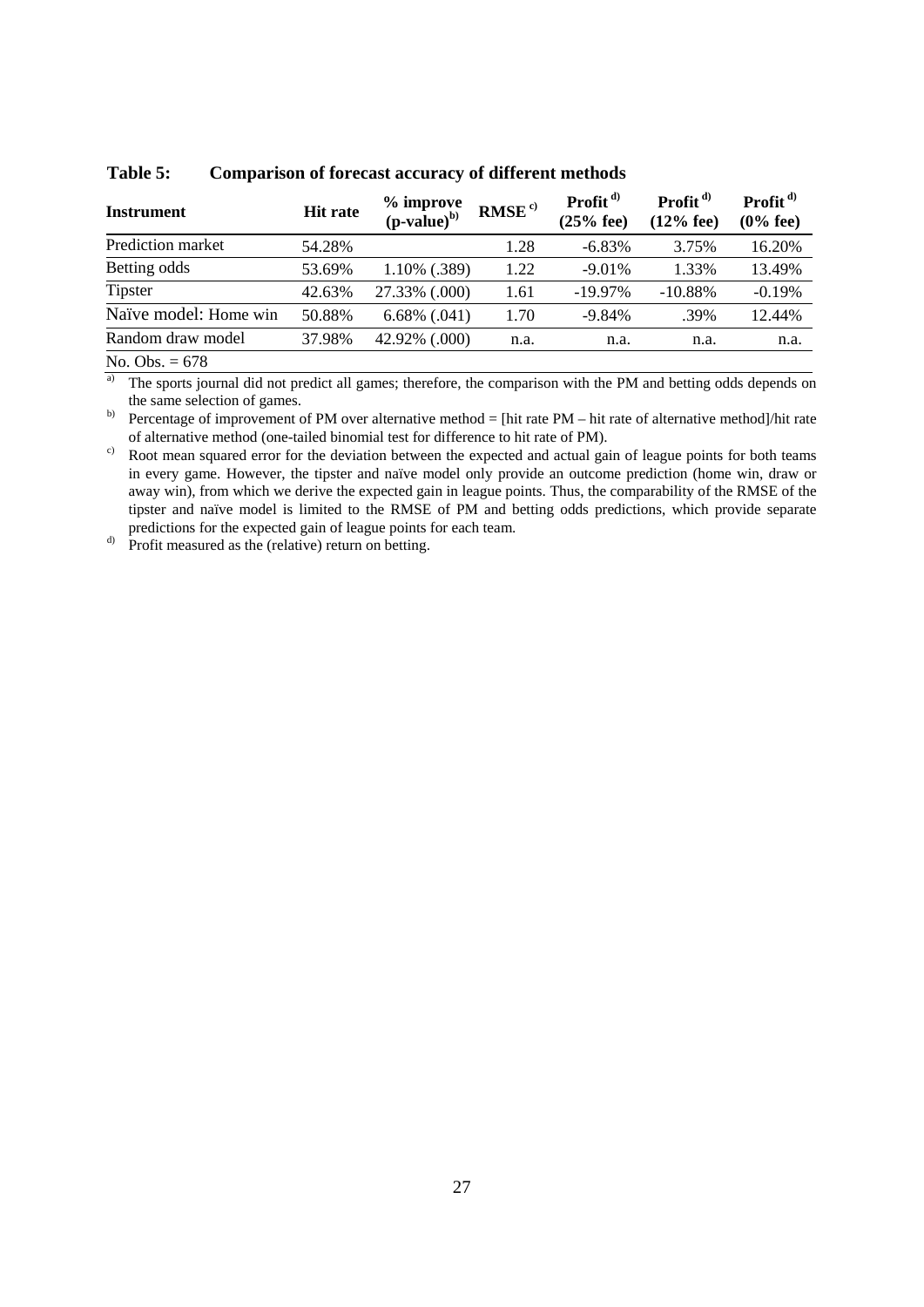| <b>Instrument</b>                                                         | PM   | <b>Betting Odds</b> | <b>Tipster</b> |  |
|---------------------------------------------------------------------------|------|---------------------|----------------|--|
| Prediction market                                                         |      | .844                | .436           |  |
| Betting odds                                                              | .844 |                     | .409           |  |
| Tipster                                                                   | .436 | .409                |                |  |
| Home win                                                                  | .216 | .196                | .124           |  |
| Actual outcome                                                            | .251 | .232                | .144           |  |
| No. Obs. = 678 <sup>a)</sup> , all correlations significant at $p < .001$ |      |                     |                |  |

# **Table 6: Correlation between forecasts of different forecasting methods**

<sup>a)</sup> The sports journal did not predict all games; the comparison with PM and betting odds is based on the same selection of games.